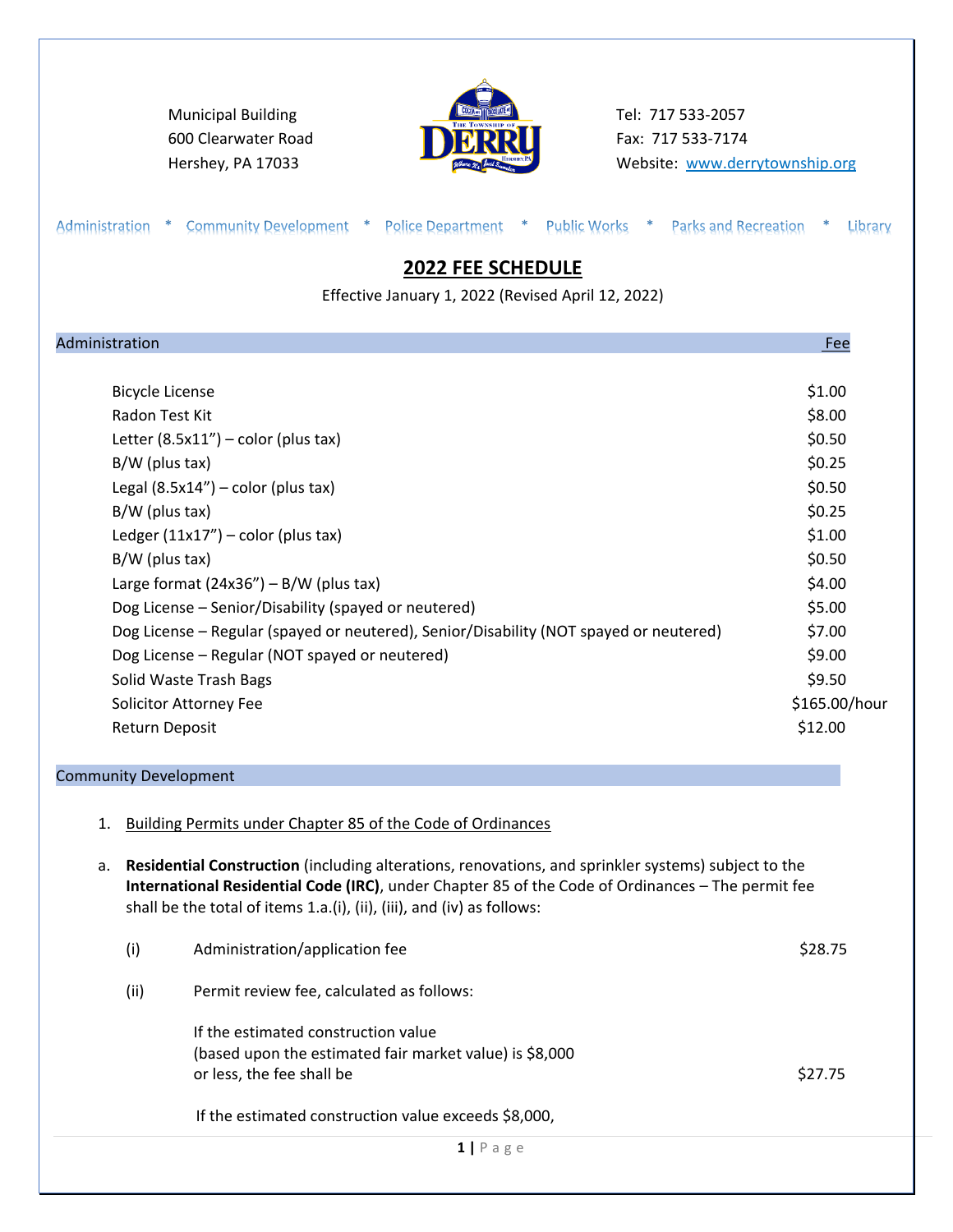|    |       | the fee shall be<br>plus<br>per one thousand dollars of the estimated construction<br>value that exceeds \$8,000.                                                                                                                                                                                                                                     | \$27.75<br>\$3.35  |
|----|-------|-------------------------------------------------------------------------------------------------------------------------------------------------------------------------------------------------------------------------------------------------------------------------------------------------------------------------------------------------------|--------------------|
|    |       | If resources are available and a special request is granted to perform an<br>expedited permit review, the fee shall be<br>plus<br>per one thousand dollars of the estimated construction                                                                                                                                                              | \$86.25<br>\$6.05  |
|    |       | value that exceeds \$8,000.                                                                                                                                                                                                                                                                                                                           |                    |
|    | (iii) | Inspection fee, calculated as follows:                                                                                                                                                                                                                                                                                                                |                    |
|    |       | If the estimated construction value (based upon the estimated fair<br>market value) is \$50,000 or less, the fee shall be<br>per one thousand dollars of the estimated construction value.                                                                                                                                                            | \$6.99             |
|    |       | If the estimated construction value exceeds \$50,000<br>the fee shall be<br>plus                                                                                                                                                                                                                                                                      | \$349.50<br>\$5.20 |
|    |       | per one thousand dollars of the estimated construction<br>value that exceeds \$50,000.                                                                                                                                                                                                                                                                |                    |
|    |       | If the estimated construction value exceeds \$100,000,<br>the fee shall be<br>plus<br>per one thousand dollars of the estimated construction<br>value that exceeds \$100,000.                                                                                                                                                                         | \$609.50<br>\$3.57 |
|    | (iv)  | L&I fee<br>(or as may be required by amendment from time<br>to time by the Pennsylvania Department of Labor and Industry<br>[L&I] or Pennsylvania Legislature.                                                                                                                                                                                        | \$4.50             |
|    | (v)   | Estimated construction values for plumbing, mechanical, and/or sprinkler systems shall<br>be included with the building permit fee calculated as listed above in items 1.a.(ii) and (iii)<br>unless a permit for such work is requested separately, in which case the fee shall<br>be calculated as a separate permit for that building or structure. |                    |
|    | (vi)  | The administration/application fee and permit review fee shall be paid upon submission of<br>the application for review; the inspection fee and L&I fee shall be paid upon approval of the<br>permit application, prior to issuance of the permit placard.                                                                                            |                    |
|    | (vii) | If construction commences prior to a permit being issued, the permit fees listed above in<br>items 1.a.(i), (ii), and (iii) may be doubled.                                                                                                                                                                                                           |                    |
| b. |       | <b>Commercial Construction</b> (including alterations, renovations, and sprinkler systems) subject to the<br>International Building Code (IBC), under Chapter 85 of the Code of Ordinances - The permit                                                                                                                                               |                    |

fee shall be the total of items 1.b.(i), (ii), (iii), and (iv) as follows: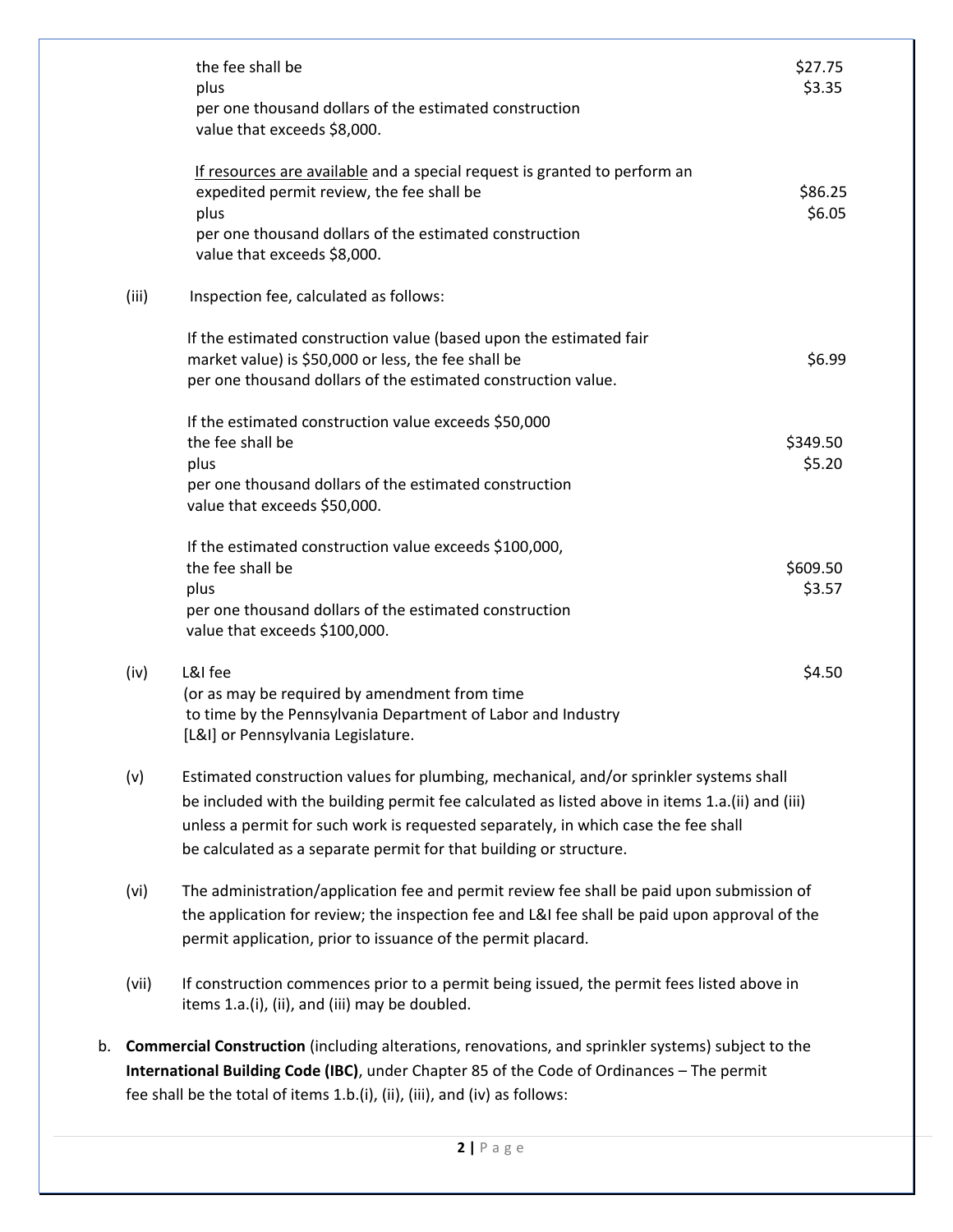| (i)   | Administration/application fee                                                                                                                                                                                                                                                                                                                                                                                                     | \$57.75                      |
|-------|------------------------------------------------------------------------------------------------------------------------------------------------------------------------------------------------------------------------------------------------------------------------------------------------------------------------------------------------------------------------------------------------------------------------------------|------------------------------|
| (ii)  | Permit review fee, calculated as follows:                                                                                                                                                                                                                                                                                                                                                                                          |                              |
|       | If the estimated construction value (based upon the estimated<br>fair market value) is \$16,000 or less, the fee shall be<br>If the estimated construction value exceeds \$16,000, the fee shall be<br>plus<br>per one thousand dollars of the estimated construction value<br>that exceeds $$16,000$ .                                                                                                                            | \$55.75<br>\$55.75<br>\$3.35 |
|       | If resources are available and a special request is granted to perform an                                                                                                                                                                                                                                                                                                                                                          |                              |
|       | expedited permit review, the fee shall be<br>plus<br>per one thousand dollars of the estimated construction value that<br>exceeds \$16,000.                                                                                                                                                                                                                                                                                        | \$112.50<br>\$6.05           |
| (iii) | Inspection fee, calculated as follows:                                                                                                                                                                                                                                                                                                                                                                                             |                              |
|       | If the estimated construction value (based upon the estimated fair                                                                                                                                                                                                                                                                                                                                                                 |                              |
|       | market value) is \$50,000 or less, the fee shall be                                                                                                                                                                                                                                                                                                                                                                                | \$6.99                       |
|       | per one thousand dollars of the estimated construction value.                                                                                                                                                                                                                                                                                                                                                                      |                              |
|       | If the estimated construction value exceeds \$50,000, the fee shall be                                                                                                                                                                                                                                                                                                                                                             | \$349.50                     |
|       | plus                                                                                                                                                                                                                                                                                                                                                                                                                               | \$5.20                       |
|       | per one thousand dollars of the estimated construction value that<br>exceeds \$50,000.                                                                                                                                                                                                                                                                                                                                             |                              |
|       | If the estimated construction value exceeds \$100,000,                                                                                                                                                                                                                                                                                                                                                                             |                              |
|       | the fee shall be<br>plus<br>per one thousand dollars of the estimated construction value<br>that exceeds \$100,000.                                                                                                                                                                                                                                                                                                                | \$609.50<br>\$3.57           |
| (iv)  | L&I fee<br>(or as may be required by amendment from time to time by the<br>Pennsylvania Department of Labor and Industry [L&I] or Pennsylvania Legislature).                                                                                                                                                                                                                                                                       | \$4.50                       |
| (v)   | Estimated construction values for plumbing, mechanical, and/or sprinkler systems shall<br>be included with the building permit fee calculated as listed above in items 1.b.(ii) and (iii)<br>and unless a permit for such work is requested separately, in which case the fee shall<br>be calculated as a separate permit for that building or structure. Estimated construction<br>values for electrical systems may be excluded. |                              |
| (vi)  | The administration/application fee and permit review fee shall be paid upon submission<br>of the application for review, the inspection fee and L&I fee shall be paid upon                                                                                                                                                                                                                                                         |                              |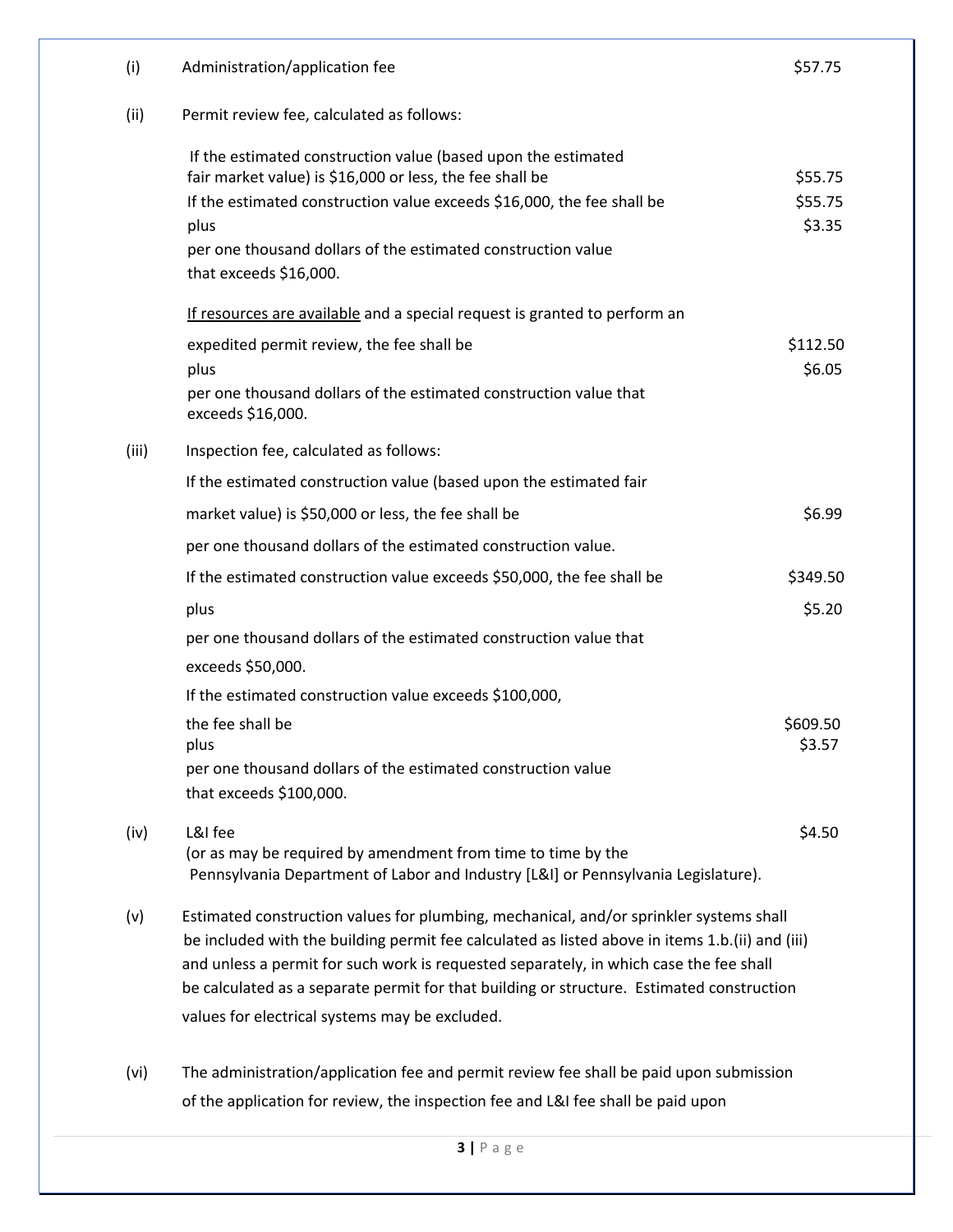approval of the permit application, prior to issuance of the permit placard. (vii) If construction commences prior to a permit being issued, the permit fees listed above in items 1.b.(i), (ii), and (iii) may be doubled. c. Electrical systems – The permit fee shall be the total of items 1.c.(i) and (iii) as follows: (i) Administration/application fee (if not already part of a building permit fee)  $$57.75$ (ii) When the Township uses  $3<sup>rd</sup>$  party resources for the review and/or inspection of electrical systems, that cost will be billed directly to the applicant by the 3<sup>rd</sup> party agency. (iii) L&I fee (if not already part of a building permit fee)  $\lessgtr 4.50$ (or as may be required by amendment from time to time by the Pennsylvania Department of Labor and Industry [L&I] or Pennsylvania Legislature). (iv) The administration/application fee and L&I fee shall be paid upon submission of the application for review. d. Commercial roofing – The permit fee shall be the total of items 1.d.(i), (ii), and (iii) as follows: (i) Administration/application fee (if not already part of a building permit fee)  $$57.75$ (ii) Permit review fee, calculated as follows: If the estimated construction value (based upon the estimated fair market value) is \$25,000 or less, the fee shall be \$57.75 If the estimated construction value exceeds  $$25,000$ , the fee shall be  $$165.00$ (iii) L&I fee (if not already part of a building permit fee)  $\lessgtr$  50 (or as may be required by amendment from time to time by the Pennsylvania Department of Labor and Industry [L&I] or Pennsylvania Legislature). (iv) The administration/application fee, permit review fee, and L&I fee shall be paid upon submission of the application for review. e. Temporary structures exceeding 1,200 square feet – The permit fee shall be the total of items 1.e.(i), (ii) and (iii) as follows: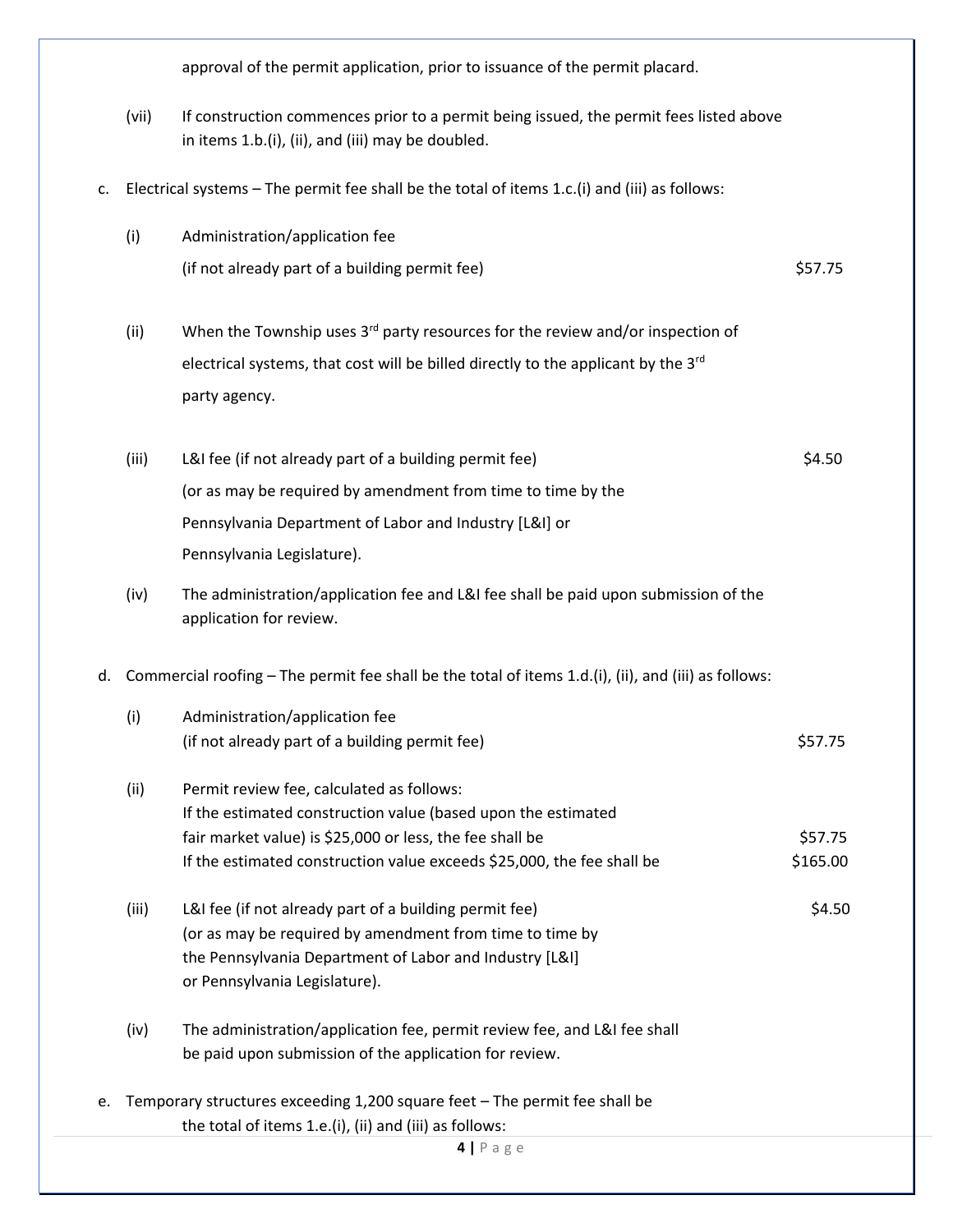|    | (i)   | Administration/application fee                                                                                                                                  | \$57.75            |  |
|----|-------|-----------------------------------------------------------------------------------------------------------------------------------------------------------------|--------------------|--|
|    | (ii)  | Plan review and inspection fee                                                                                                                                  | \$125.00           |  |
|    | (iii) | L&I fee<br>(or as may be required by amendment from time to time by the<br>Pennsylvania Department of Labor and Industry [L&I] or<br>Pennsylvania Legislature). | \$4.50             |  |
|    | (iv)  | The administration/application fee, plan review/inspection fee,<br>and L&I fee shall be paid upon submission of the application for review.                     |                    |  |
| f. |       | Accessibility for commercial parking lots and non-structural improvements -<br>The permit fee shall be the total of items 1.f.(i), (ii) and (iii) as follows:   |                    |  |
|    | (i)   | Administration/application fee                                                                                                                                  | \$57.75            |  |
|    | (ii)  | Plan review and inspection fee                                                                                                                                  | \$125.00           |  |
|    | (iii) | L&I fee<br>(or as may be required by amendment from time to<br>time by the Pennsylvania Department of Labor and Industry [L&I] or<br>Pennsylvania Legislature). | \$4.50             |  |
|    | (iv)  | The administration/application fee, plan review/inspection fee, and L&I fee shall be paid upon<br>submission of the application for review.                     |                    |  |
| g. |       | Stages - The permit fee shall be the total of items 1.g.(i), (ii) and (iii) as follows:                                                                         |                    |  |
|    | (i)   | Administration/application fee                                                                                                                                  | \$57.75            |  |
|    | (ii)  | Plan review and inspection fee                                                                                                                                  | \$125.00           |  |
|    | (iii) | L&I fee<br>(or as may be required by amendment from time to time by the Pennsylvania<br>Department of Labor and Industry [L&I] or Pennsylvania Legislature).    | \$4.50             |  |
|    | (iv)  | The administration/application fee, plan review/inspection fee, and L&I fee shall be paid upon<br>submission of the application for review.                     |                    |  |
| h. |       | Annual permits (based on calendar year):                                                                                                                        |                    |  |
|    | (i)   | If the estimated construction value (based upon the estimated fair market<br>value) of the alterations is \$20,000 or less annually, the fee shall be<br>plus   | \$120.00<br>\$4.50 |  |
|    |       | $5$   Page                                                                                                                                                      |                    |  |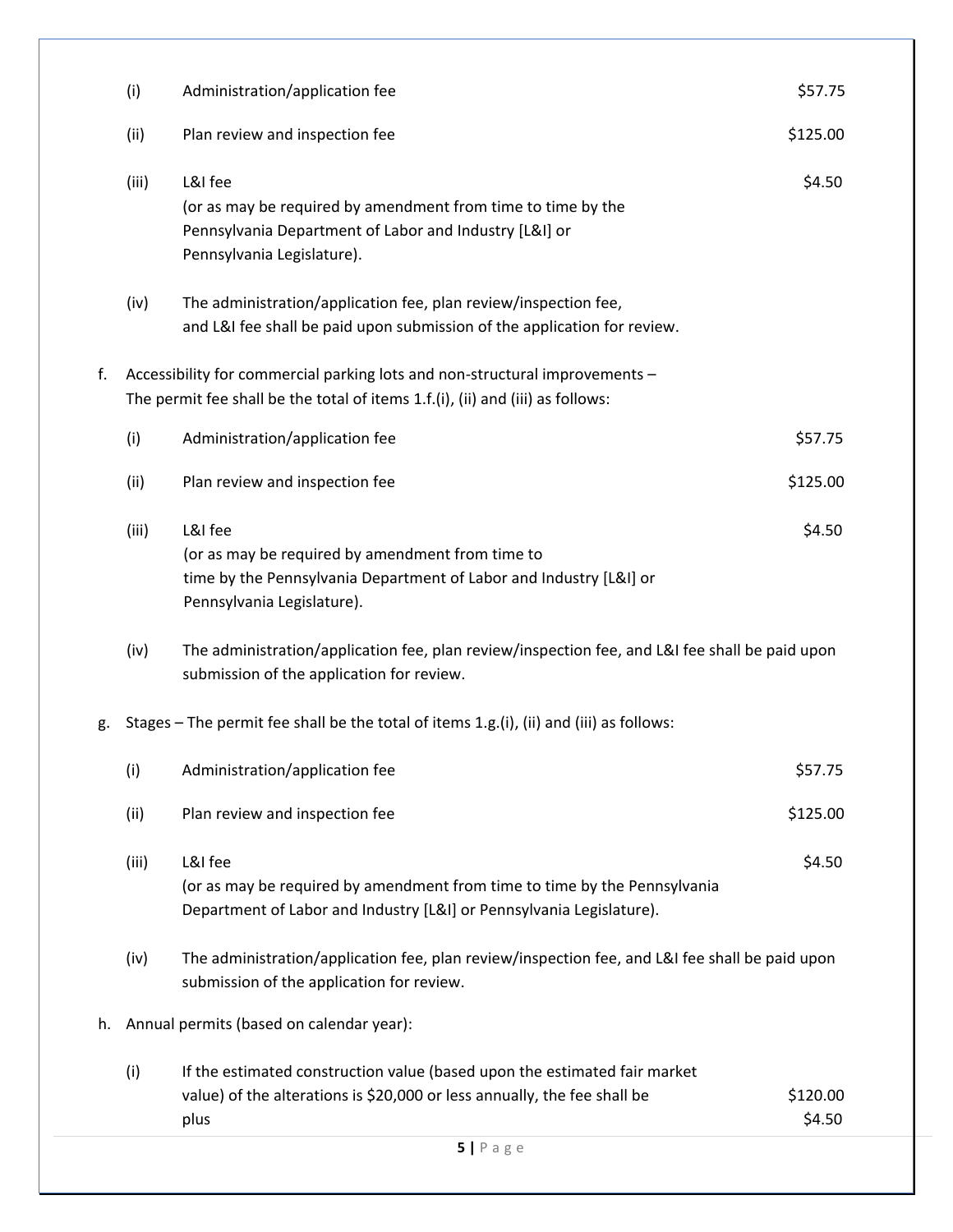|    |       | $6$   Page                                                                                                                                                                                                                        |          |
|----|-------|-----------------------------------------------------------------------------------------------------------------------------------------------------------------------------------------------------------------------------------|----------|
|    |       | For commercial structures                                                                                                                                                                                                         | \$112.50 |
|    |       | For residential structures                                                                                                                                                                                                        | \$55.00  |
|    | (i)   | If the subject floor area is 4,999 square feet or less -                                                                                                                                                                          |          |
|    |       | b.<br>Review/inspection fee, calculated as follows:                                                                                                                                                                               |          |
|    |       | Administration/application fee<br>a.                                                                                                                                                                                              | \$28.75  |
|    |       | - The permit fee shall be the total of items 2.a., b., and c. as follows:                                                                                                                                                         |          |
| 2. |       | Permits for Demolition and Moving of Buildings under Chapter 85 of the Code of Ordinances                                                                                                                                         |          |
|    |       | to the permit amendment/modification, that cost will be billed directly to the applicant<br>by the 3rd party agency.                                                                                                              |          |
|    | (iv)  | When the Township uses 3rd party resources for permit review and/or inspection related                                                                                                                                            |          |
|    |       | for review, the permit review/inspection fee shall be paid upon approval of the<br>permit amendment.                                                                                                                              |          |
|    | (iii) | The administration/application fee shall be paid upon submission of the application                                                                                                                                               |          |
|    |       | If the estimated construction value (based upon the estimated fair market value) of the<br>amendment/modification exceeds \$8,000, fees shall be calculated in accordance with<br>items 1.a.(ii) and (iii) or 1.b.(ii) and (iii). |          |
|    |       | per hour of review (1-hour minimum).                                                                                                                                                                                              |          |
|    |       | amendment/modification is \$8,000 or less,<br>the fee shall be                                                                                                                                                                    | \$28.75  |
|    |       | If the estimated construction value (based upon the estimated fair market value) of the                                                                                                                                           |          |
|    | (ii)  | Permit review/inspection fee, calculated as follows:                                                                                                                                                                              |          |
|    | (i)   | Administration/application fee                                                                                                                                                                                                    | \$28.75  |
| i. |       | Amendment/modification to an active (issued) building permit - The fee shall be the<br>total of items 1.i.(i) and (ii) as follows:                                                                                                |          |
|    |       | that exceeds \$20,000. This additional fee shall be paid at the end of the year.                                                                                                                                                  |          |
|    |       | per one thousand dollars of the estimated construction value                                                                                                                                                                      | \$2.25   |
|    |       | market value) of the alterations exceeds \$20,000 annually, there<br>shall be an additional fee of                                                                                                                                |          |
|    | (ii)  | If the estimated construction value (based upon the estimated fair                                                                                                                                                                |          |
|    |       | of the permit application, prior to issuance of the permit placard.                                                                                                                                                               |          |
|    |       | Pennsylvania Department of Labor and Industry [L&I] or Pennsylvania<br>Legislature). The total fee shall be paid upon approval                                                                                                    |          |
|    |       | (or as may be required by amendment from time to time by the                                                                                                                                                                      |          |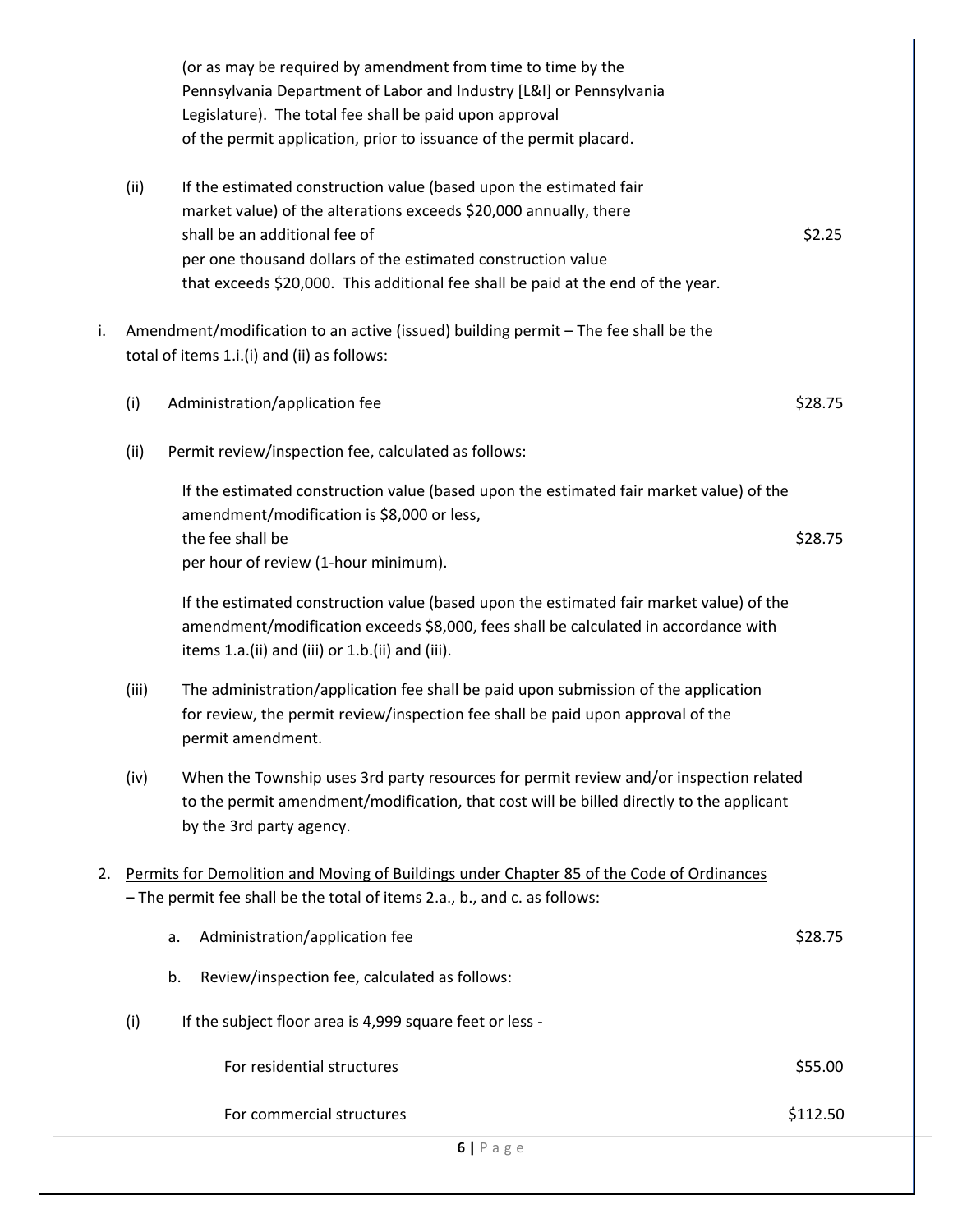|                | (ii)<br>If the subject floor area is 5,000 square feet or more<br>computed by including the area of each floor level including basements, porches,<br>patios, penthouses, carports, decks, entryways, breezeways or other enclosed,<br>partially enclosed, or open portions of the structure as measured from the outside<br>face of the exterior walls or floors.                                                                                                                                           | 3 cents/sq. ft. |
|----------------|--------------------------------------------------------------------------------------------------------------------------------------------------------------------------------------------------------------------------------------------------------------------------------------------------------------------------------------------------------------------------------------------------------------------------------------------------------------------------------------------------------------|-----------------|
| $\mathsf{C}$ . | L&I fee<br>(or as may be required by amendment from time to time by the Pennsylvania Department<br>of Labor and Industry [L&I] or Pennsylvania Legislature).                                                                                                                                                                                                                                                                                                                                                 | \$4.50          |
|                | d. If the subject floor area is 4,999 square feet or less, the administration/application fee,<br>review/inspection fee, and L&I fee shall be paid upon submission of the application for review. If<br>the subject floor area is 5,000 square feet or more, the administration/application fee shall be<br>paid upon submission of the application for review, and the review/inspection fee and L&I fee<br>shall be paid upon approval of the permit application, prior to issuance of the permit placard. |                 |
| e.             | If demolition or moving commences prior to a permit being issued, the permit fees listed above<br>in items 2.a. and b. may be doubled.                                                                                                                                                                                                                                                                                                                                                                       |                 |
| 3.             | Miscellaneous Fees Regarding Building/Demolition Permits under Chapter 85 of the Code of Ordinances                                                                                                                                                                                                                                                                                                                                                                                                          |                 |
|                | a. Permit extensions<br>administration fee for each occurrence.                                                                                                                                                                                                                                                                                                                                                                                                                                              | \$28.75         |
|                | Reissuance of permit placard and/or inspection card<br>b.<br>for each occurrence.                                                                                                                                                                                                                                                                                                                                                                                                                            | \$28.75         |
|                | If a major modification is made to a plan set once the review has been started,<br>c.<br>an additional fee may be charged at a rate of<br>per hour of permit review (1-hour minimum).                                                                                                                                                                                                                                                                                                                        | \$28.75         |
|                | d. If multiple inspections are required for the same element of the project,<br>the Township may assess a 'per inspection' fee not to exceed<br>per inspection.                                                                                                                                                                                                                                                                                                                                              | \$70.00         |
|                | Inspections requested to occur before 8:00 AM or after 5:00 PM during weekdays<br>е.<br>or anytime on weekends or holidays are subject to a fee per hour of<br>(3 hours minimum), plus the inspector's travel time if occurring on<br>weekends or holidays.                                                                                                                                                                                                                                                  | \$57.50         |
|                | Temporary certificate of occupancy administration and inspection fee<br>f.                                                                                                                                                                                                                                                                                                                                                                                                                                   | \$112.50        |
|                | If construction commences prior to a permit being issued, the permit fees identified<br>g.                                                                                                                                                                                                                                                                                                                                                                                                                   |                 |

in this schedule may be doubled.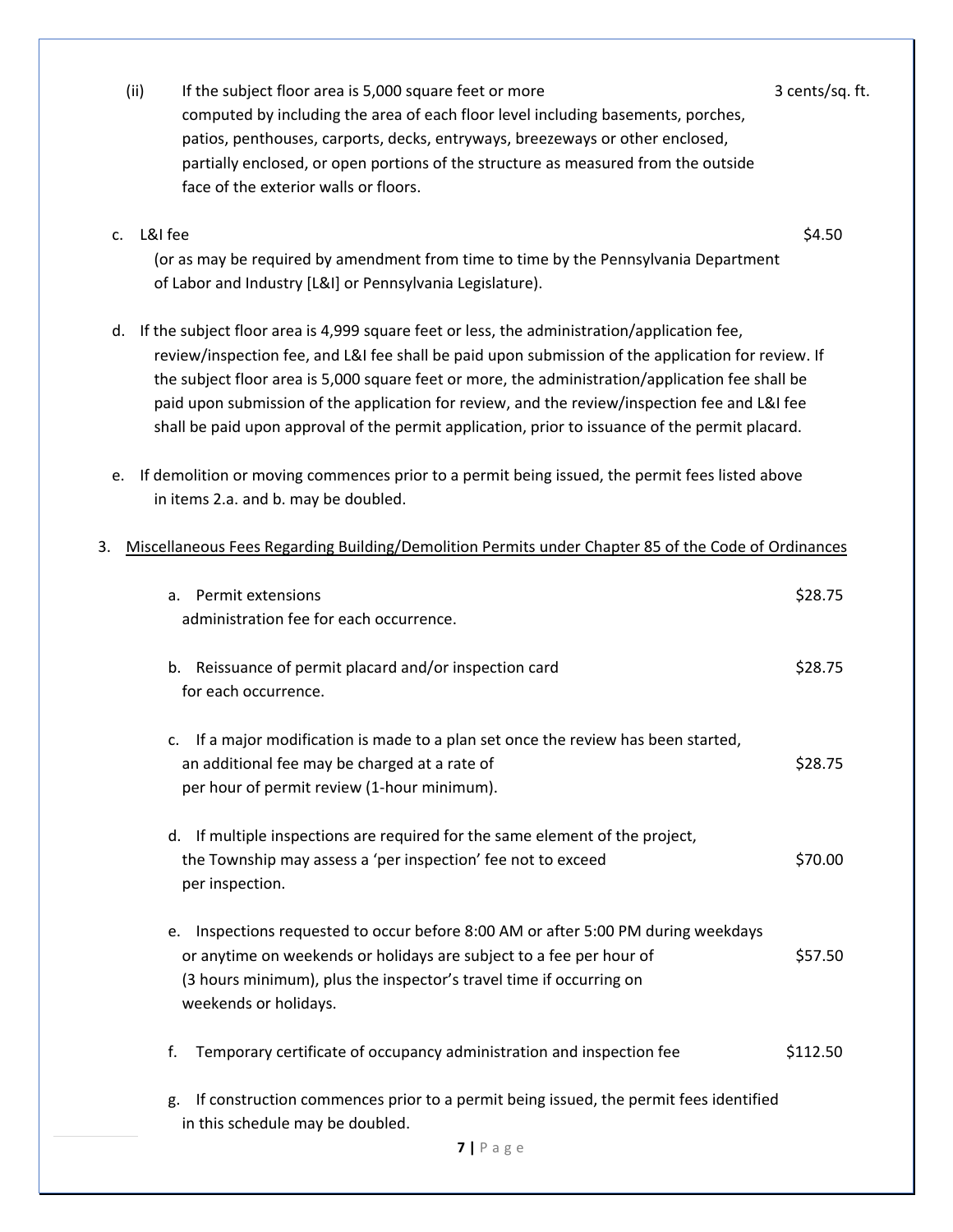|       | Cancellation of an inspection must occur at least 24 hours prior to the scheduled time,<br>h.<br>otherwise, a fee of<br>per occurrence may be assessed.                                                                                    | \$28.75  |
|-------|--------------------------------------------------------------------------------------------------------------------------------------------------------------------------------------------------------------------------------------------|----------|
| 4.    | Zoning Permits under Chapter 225 of the Code of Ordinances                                                                                                                                                                                 |          |
| а.    | For uses or structures (including demolition) involving one- or two-family residential<br>uses, the zoning permit fee shall be as follows:                                                                                                 |          |
| (i)   | When a building permit is also required<br>(payable upon submission of the application for review).                                                                                                                                        | \$28.75  |
| (ii)  | When a building permit is not required<br>(payable upon submission of the application for review).                                                                                                                                         | \$57.75  |
| b.    | All other zoning permits (excluding sign permits)<br>(payable upon submission of the application for review).                                                                                                                              | \$57.75  |
| c.    | Sign permits (each sign shall have an individual permit):                                                                                                                                                                                  |          |
| (i)   | Installation or alteration of an unlighted sign that is less than 8<br>square feet per side                                                                                                                                                | \$28.75  |
| (ii)  | Installation or alteration of an unlighted sign that is 8<br>square feet or greater per side                                                                                                                                               | \$65.00  |
| (iii) | Installation or alteration of a lighted sign                                                                                                                                                                                               | \$126.00 |
| (iv)  | Signs may also require a building permit. Applicants of signs exceeding 6 feet in height<br>and/or 32 square feet in area shall also provide engineered plans, signed, and sealed by<br>a design professional with a Pennsylvania license. |          |
| (v)   | When the Township uses 3 <sup>rd</sup> party resources for the review and/or inspection of the<br>electrical aspect of a lighted sign, that cost shall be collected by the Township prior to<br>permit issuance.                           |          |
| (vi)  | \$28.75 of the total sign permit fee shall be paid upon submission of the application<br>for review, the balance of the fee shall be paid upon approval of the permit application,<br>prior to issuance of the permit placard.             |          |
| d.    | Communications structure or communications antenna replacement:                                                                                                                                                                            |          |
| (i)   | Administrative review fee to determine if a building permit is required<br>(payable upon submission of the application for review).<br>8   P a g e                                                                                         | \$75.00  |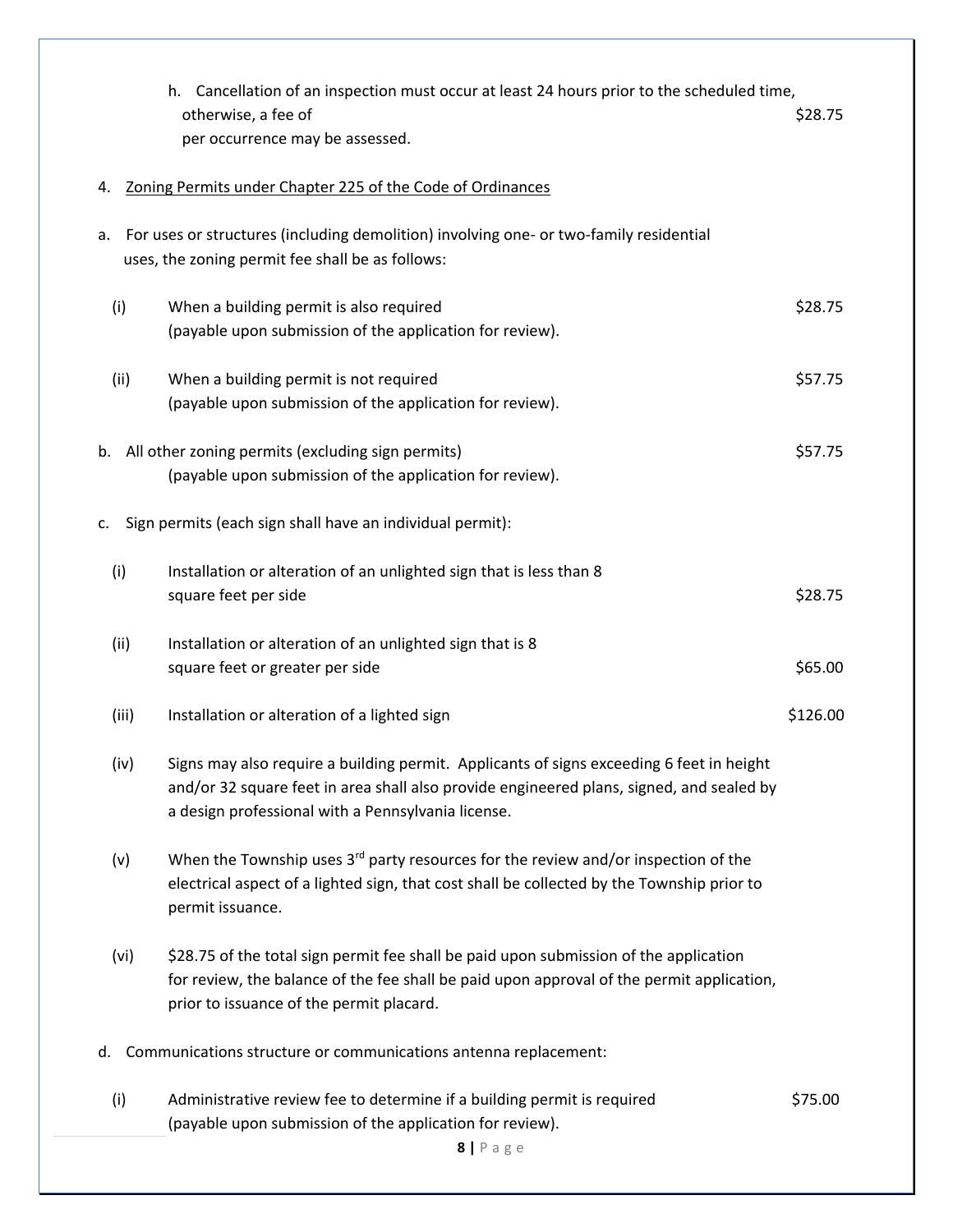|    | (ii) | If a building permit is required, fees shall be calculated in accordance with<br>items 1.b.(i), (ii), (iii), and (iv).                                                                                                                                             |                     |
|----|------|--------------------------------------------------------------------------------------------------------------------------------------------------------------------------------------------------------------------------------------------------------------------|---------------------|
| e. |      | Short-Term Rental initial change of use and inspection fee                                                                                                                                                                                                         | \$105.00            |
| f. |      | If resources are available and a special request is granted to perform an expedited zoning permit<br>review, the fee shall be<br>plus the applicable fee listed above in items 4.a., b., c., d., or e. (payable upon submission<br>of the application for review). | \$59.00             |
| g. |      | Amendment to an active (issued) zoning permit<br>administration/application fee (payable upon submission of the application for review).                                                                                                                           | \$28.75             |
| h. |      | If construction or activity commences prior to a permit being issued, the permit fees<br>identified in this schedule may be doubled.                                                                                                                               |                     |
| 5. |      | Letter of Verification - Use or Occupancy under Chapter 85 and/or Chapter 225 of the Code of Ordinances                                                                                                                                                            |                     |
|    |      | Letter of verification<br>a.                                                                                                                                                                                                                                       |                     |
|    | (i)  | For verification of zoning district and permitted use                                                                                                                                                                                                              | \$30.00             |
|    | (ii) | For verification of zoning district, permitted use, open violations,<br>past violations, and other such property/plan records research                                                                                                                             | \$57.75             |
|    |      | Reissuance of certificate of occupancy<br>b.                                                                                                                                                                                                                       | \$28.75             |
|    |      | Certificate of occupancy for an uncertified structure<br>c.<br>per hour of review/inspection time, with a minimum fee of                                                                                                                                           | \$28.75<br>\$57.50  |
|    |      | Change in occupancy or use<br>d.<br>per hour of review/inspection time, with a minimum fee of                                                                                                                                                                      | \$28.75<br>\$57.50  |
| 6. |      | On-Lot Sewage System Permits and Services under Chapter 161 of the Code of Ordinances                                                                                                                                                                              |                     |
| а. |      | On-lot sewage system testing fees:                                                                                                                                                                                                                                 |                     |
|    | (i)  | Soil probes<br>per lot, per visit, for up to 3 probes per lot; thereafter<br>per probe.                                                                                                                                                                            | \$140.00<br>\$45.00 |
|    | (ii) | Percolation testing performed by Township SEO (excluding digging of holes):                                                                                                                                                                                        |                     |
|    |      | For primary areas<br>$9$   P a g e                                                                                                                                                                                                                                 | \$315.00            |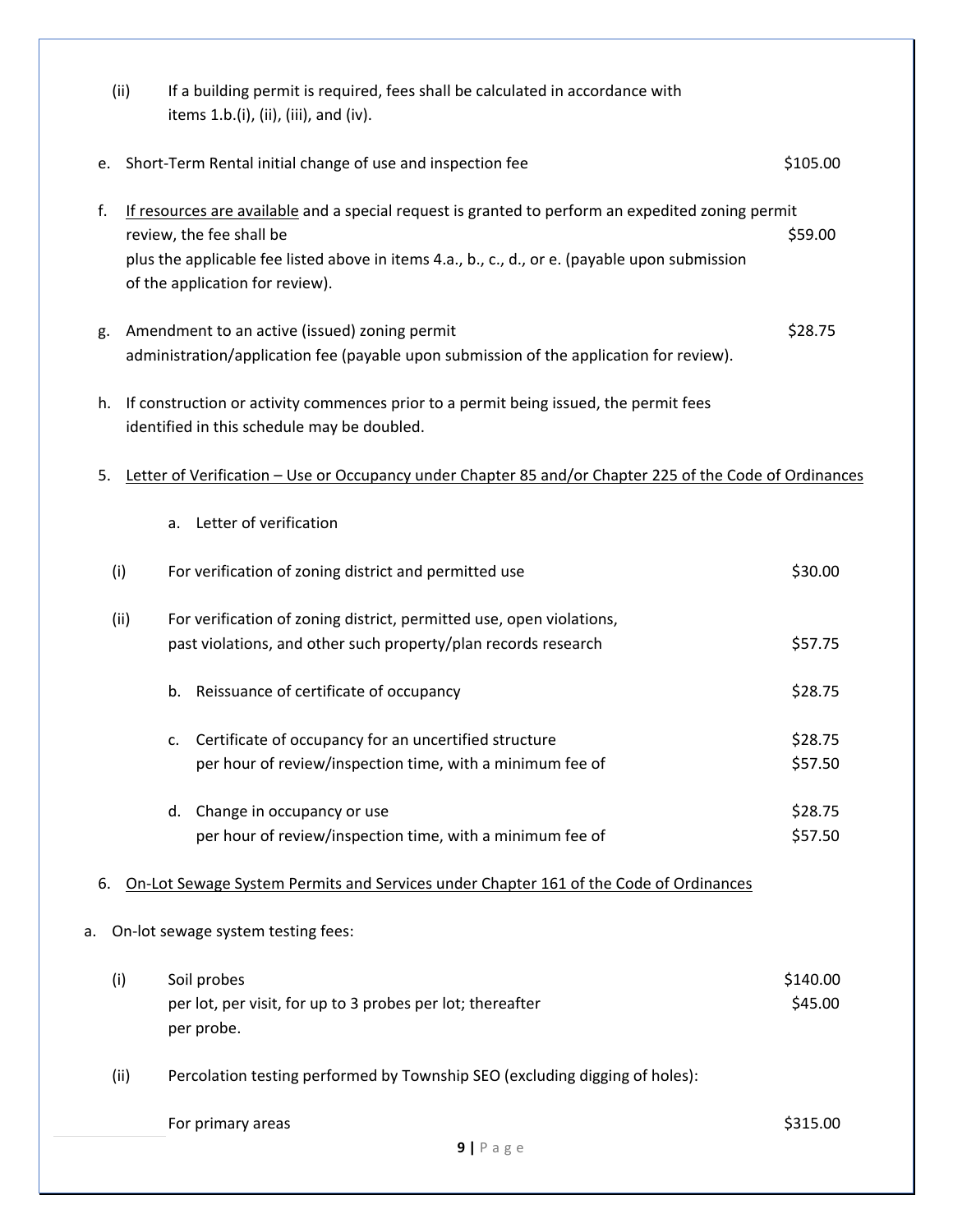|    |             | per percolation test for up to 6 holes/tests.                                                                       |          |
|----|-------------|---------------------------------------------------------------------------------------------------------------------|----------|
|    |             | For alternate area, if tested at the same time as primary area<br>per percolation test for up to 6 holes/tests.     | \$280.00 |
|    | (iii)       | Percolation test observation (percolation test performed by certified SEO hired by applicant):                      |          |
|    |             | For full test observation of primary area test<br>per percolation test.                                             | \$315.00 |
|    |             | For full test observation of alternate test, if tested at the same time<br>as primary area<br>per percolation test. | \$280.00 |
|    | (iv)        | Percolation test holes (dug upon request of applicant)<br>per 6-hole test.                                          | \$115.00 |
| b. |             | On-lot sewage system permits<br>administration/application fee, plus:                                               | \$57.75  |
|    | (i)         | For new sand mound, in-ground, or at-grade system<br>review/inspection fee.                                         | \$325.00 |
|    | (ii)        | For new micromound, drip, or spray irrigation system<br>review/inspection fee.                                      | \$450.00 |
|    | (iii)       | For existing system repair<br>review/inspection fee.                                                                | \$170.00 |
|    | (iv)        | Additional inspections due to non-conformities<br>per inspection.                                                   | \$100.00 |
|    | (v)         | Additional reviews due to non-conformities<br>per review.                                                           | \$80.00  |
| c. | Other fees: |                                                                                                                     |          |
|    | (i)         | Mileage will be charged at the current Department of Environmental<br>Protection-approved rate per mile.            |          |
|    | (ii)        | Rate for all other work not included in items 6.a. and 6.b. above<br>per hour (1-hour minimum).                     | \$65.00  |
| 7. |             | Subdivision/Land Development Plan Filing Fees under Chapter 185 of the Code of Ordinances                           |          |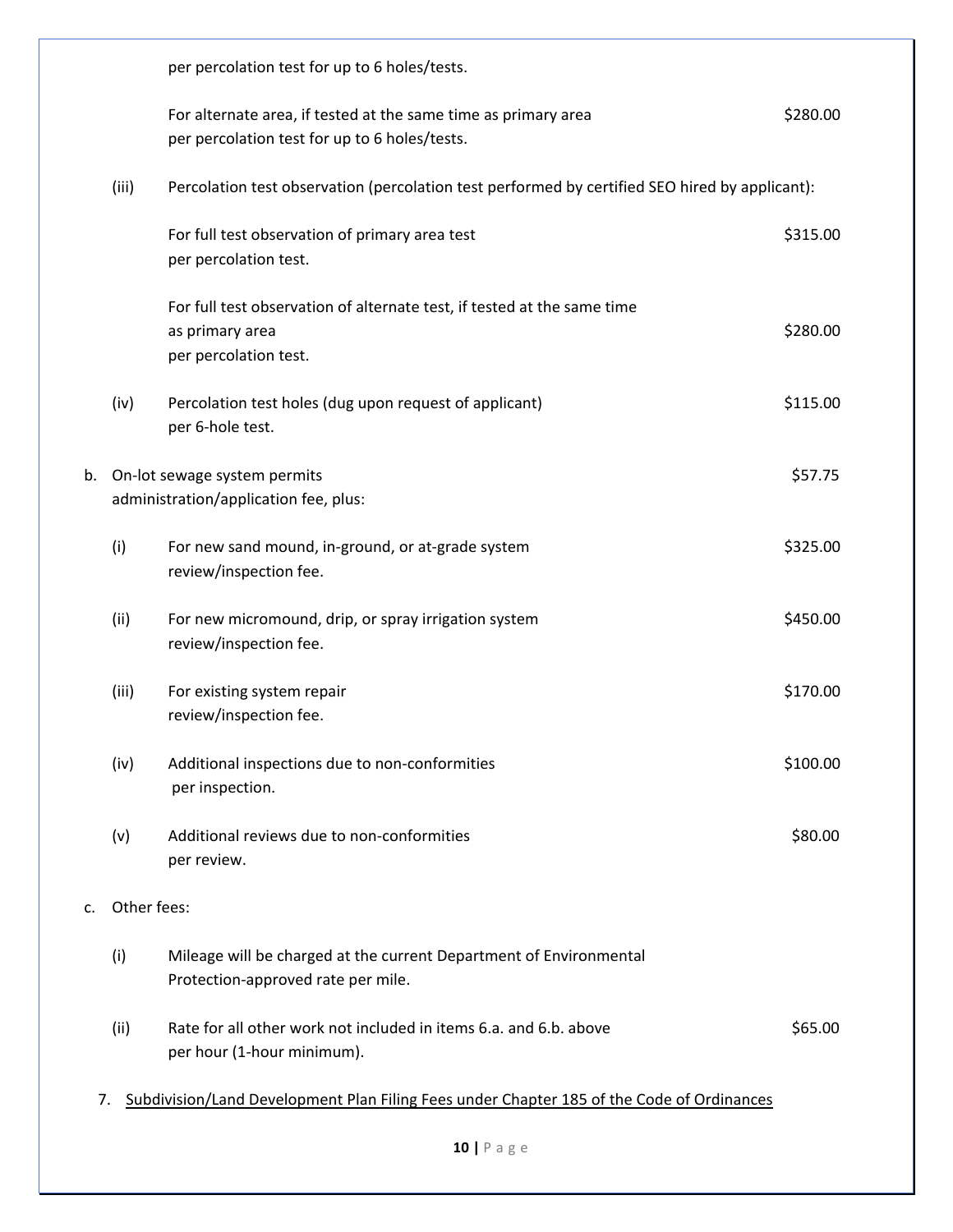| a.    |                           | Request for a waiver from filing of a land development or subdivision plan                                                                                                                                                                                                                                                                                                                                                                                                          | \$210.00   |
|-------|---------------------------|-------------------------------------------------------------------------------------------------------------------------------------------------------------------------------------------------------------------------------------------------------------------------------------------------------------------------------------------------------------------------------------------------------------------------------------------------------------------------------------|------------|
| b.    | Sketch Plan               |                                                                                                                                                                                                                                                                                                                                                                                                                                                                                     | \$210.00   |
| (i)   |                           | The applicant may also be required to provide the Township with an escrow fee equal<br>to the estimated cost that the Township determines it is likely to incur by having the<br>Township Engineer and/or professional consultant review the plan. The applicant is<br>required to reimburse the Township for these costs as described in Chapter 185, §185-14.<br>After the applicant has reimbursed the Township for costs incurred, the Township shall<br>return the escrow fee. |            |
| c.    | Preliminary Plan<br>plus: |                                                                                                                                                                                                                                                                                                                                                                                                                                                                                     | \$325.00   |
| (i)   |                           | For subdivisions per lot.                                                                                                                                                                                                                                                                                                                                                                                                                                                           | \$26.00    |
| (ii)  |                           | For land developments per disturbed acre.                                                                                                                                                                                                                                                                                                                                                                                                                                           | \$55.00    |
| (iii) |                           | The maximum fee required of any applicant for a preliminary plan shall be<br>exclusive of reimbursable plan review fees described in Chapter 185, §185-14.                                                                                                                                                                                                                                                                                                                          | \$5,865.00 |
| (iv)  |                           | The applicant shall also provide the Township with an escrow fee equal to the estimated<br>cost that the Township determines it is likely to incur by having the Township Engineer<br>and/or professional consultant review the plan. The applicant is required to reimburse<br>the Township for these costs as described in Chapter 185, §185-14. After the applicant<br>has reimbursed the Township for costs incurred, the Township shall return the escrow fee.                 |            |
| d.    | Final Plan-<br>plus:      |                                                                                                                                                                                                                                                                                                                                                                                                                                                                                     | \$325.00   |
|       | (i)                       | For subdivisions per lot.                                                                                                                                                                                                                                                                                                                                                                                                                                                           | \$26.00    |
|       | (ii)                      | For land developments per disturbed acre.                                                                                                                                                                                                                                                                                                                                                                                                                                           | \$55.00    |
|       | (iii)                     | The maximum fee required of any applicant for a final plan shall be<br>exclusive of reimbursable plan review fees described in Chapter 185,<br>§185-14.                                                                                                                                                                                                                                                                                                                             | \$5,865.00 |
|       | (iv)                      | The applicant shall also provide the Township with an escrow fee equal to the<br>estimated cost that the Township determines it is likely to incur by having the<br>Township Engineer and/or professional consultant review the plan. The applicant<br>is required to reimburse the Township for these costs as described in Chapter 185,<br>§185-14. After the applicant has reimbursed the Township for costs incurred, the<br>Township shall return the escrow fee.              |            |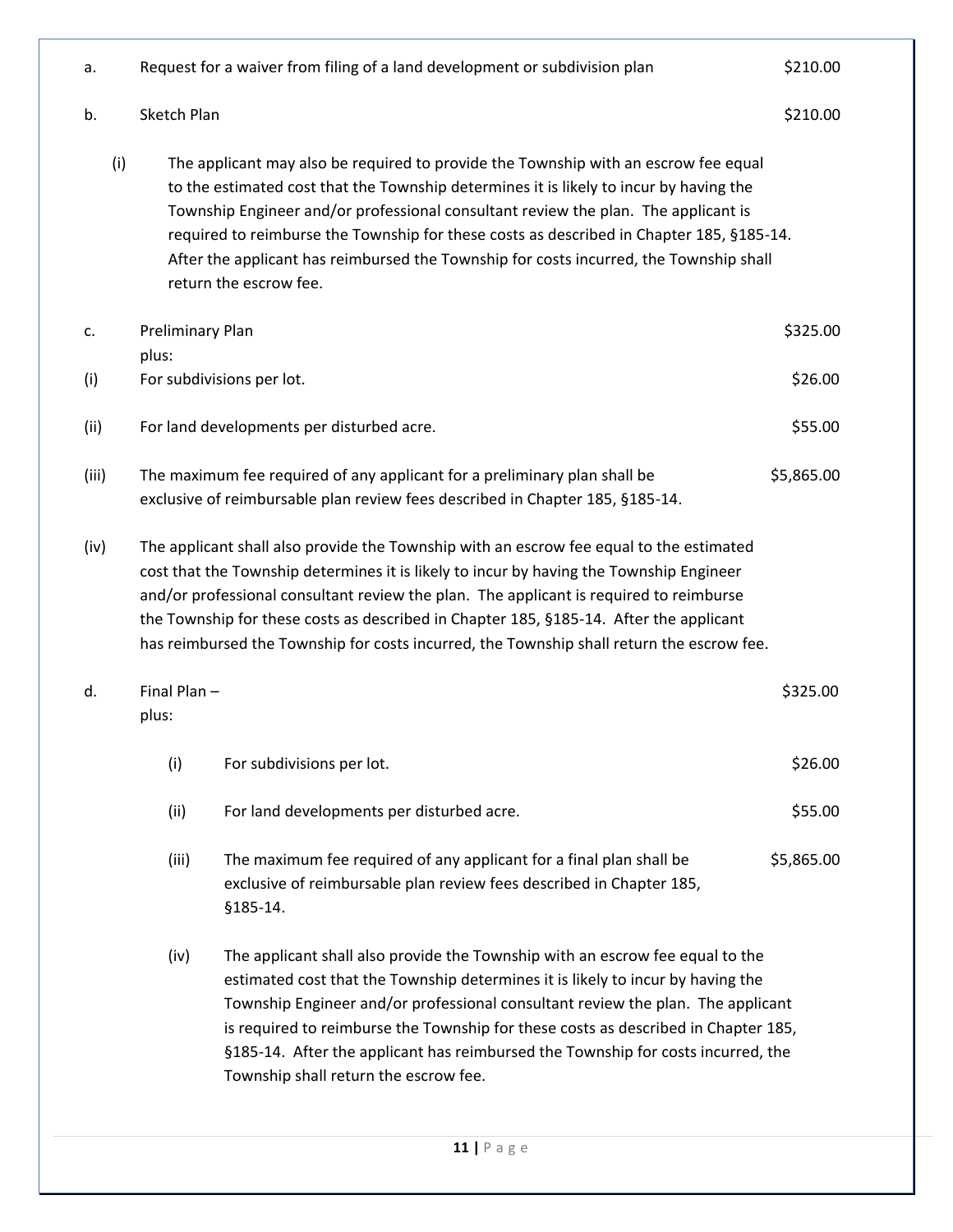- e. Combination preliminary and final plan submissions shall include applicable fees for both a preliminary and a final plan. Only one escrow fee will be collected.
- f. In addition to the Township subdivision and/or land development plan filing fee, the applicant shall be responsible for any other fees including, but not limited to, a stormwater management plan review fee; a planning module review fee; and the Derry Township Municipal Authority fee and Dauphin County Planning Commission fee as per their fee schedules.
- g. The applicant shall also reimburse the Township for costs that the Township has incurred by the Township's Engineer, Solicitor, and/or other professional consultant(s) that the Township, in its sole discretion, deems necessary in order to adequately and properly administer the requirements of Chapter 185 and report the findings to the Township.

#### 8. Planning Modules under Chapter 161 and/or Chapter 185 of the Code of Ordinances

| a. |    | Non-Building Waiver or Planning Exemption                                                                                                                                                                                                                                                                                                                                                                                                                                           | \$31.50    |
|----|----|-------------------------------------------------------------------------------------------------------------------------------------------------------------------------------------------------------------------------------------------------------------------------------------------------------------------------------------------------------------------------------------------------------------------------------------------------------------------------------------|------------|
|    | b. | <b>Planning Module components</b>                                                                                                                                                                                                                                                                                                                                                                                                                                                   | \$332.50   |
| 9. |    | Stormwater Management Application and Administration Fee under Chapter 174                                                                                                                                                                                                                                                                                                                                                                                                          |            |
|    |    | of the Code of Ordinances                                                                                                                                                                                                                                                                                                                                                                                                                                                           |            |
|    | a. | For applications involving up to 4,999 square feet of new impervious area                                                                                                                                                                                                                                                                                                                                                                                                           | \$160.00   |
|    | b. | For applications involving more than 4,999 square feet of new impervious area                                                                                                                                                                                                                                                                                                                                                                                                       | \$420.00   |
|    | c. | The applicant shall also reimburse the Township for costs that the Township has<br>incurred by the Township Engineer, Township Solicitor, and/or other professional<br>consultant(s) that the Township, in its sole discretion, deems necessary in order to<br>adequately and properly administer the requirements of Chapter 174 and report<br>the findings to the Township.                                                                                                       |            |
|    | d. | The applicant shall also provide the Township with an escrow fee equal to the estimated<br>cost that the Township determines it is likely to incur by having the Township's Engineer,<br>Solicitor and/or professional consultant(s) review the plan. The applicant is required to reimburse<br>the Township for these costs as described in Chapter 174, §174-42. After the applicant<br>has reimbursed the Township for costs incurred, the Township shall return the escrow fee. |            |
|    |    | 10. Zoning Amendment and Curative Amendment Filing Fees under Chapter 225<br>of the Code of Ordinances                                                                                                                                                                                                                                                                                                                                                                              | \$1,050.00 |
|    |    | 11. Conditional Use Request Filing Fee under Chapter 225 of the Code of Ordinances                                                                                                                                                                                                                                                                                                                                                                                                  | \$590.00   |
|    |    |                                                                                                                                                                                                                                                                                                                                                                                                                                                                                     |            |

i. The applicant shall also provide the Township with an escrow fee equal to the estimated cost that the Township determines it is likely to incur by having the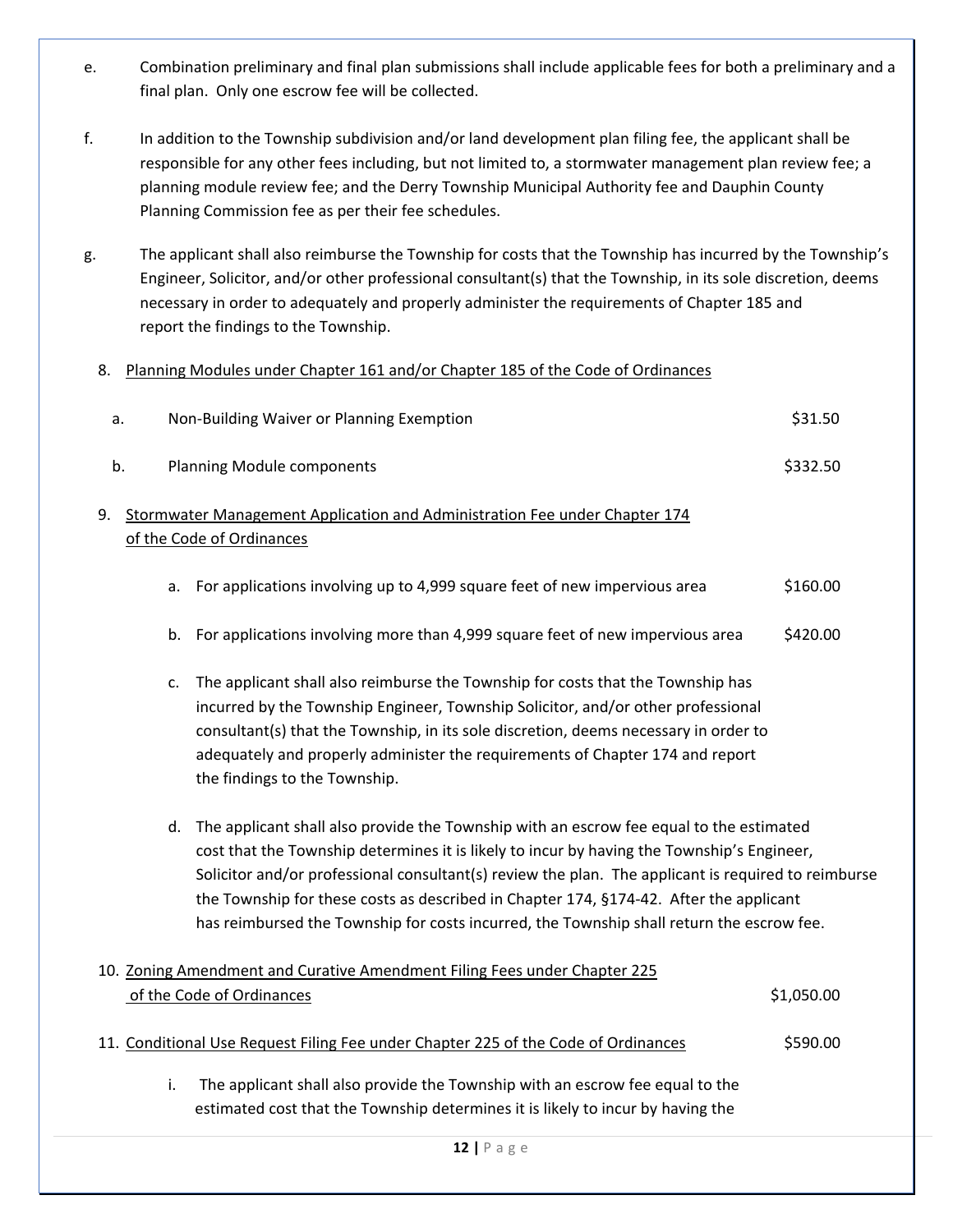Township's Engineer, Solicitor, and/or professional consultant(s) review the Conditional Use request. The applicant is required to reimburse the Township for these costs as described in Chapter 225, §225-803. After the applicant has reimbursed the Township for costs incurred, the Township shall return the escrow fee.

|    | 12. Master Plan Filing Fee under Chapter 225 of the Code of Ordinances                | \$845.00 |
|----|---------------------------------------------------------------------------------------|----------|
| a. | The applicant shall also provide the Township with an escrow fee equal to the         |          |
|    | estimated cost that the Township determines it is likely to incur by having the       |          |
|    | Township's Engineer, Solicitor, and/or professional consultant(s) review              |          |
|    | the plan. The applicant is required to reimburse the Township for these costs         |          |
|    | as described in Chapter 185, §185-14 and Chapter 225, §225-803. After the             |          |
|    | applicant has reimbursed the Township for costs incurred, the Township                |          |
|    | shall return the escrow fee.                                                          |          |
|    |                                                                                       |          |
|    | 13. Mural/Street Art Filing Fee under Chapter 225 of the Code of Ordinances           | \$30.00  |
|    | 14. Zoning Hearing Board Fees under Chapter 225 of the Code of Ordinances             |          |
| a. | Residential applications (one- or two-family dwellings)                               | \$290.00 |
| b. | All other applications                                                                | \$500.00 |
| c. | Request for continuance by petitioner per request                                     | \$38.00  |
|    | 15. Downtown Core Design Board Filing Fee under Chapter 225 of the Code of Ordinances | \$40.00  |
|    | when the estimated construction value (based upon the estimated fair market value) of |          |
|    | the proposed improvements is \$2,500 or more.                                         |          |
|    |                                                                                       |          |
|    | 16. UCC Appeals Board Filing Fee under Chapter 85 of the Code of Ordinances           |          |
|    |                                                                                       |          |
| a. | Ruling by Appeals Board without a hearing                                             | \$115.00 |
|    |                                                                                       |          |
| b. | Hearing in front of the Appeals Board and ruling                                      | \$350.00 |
|    |                                                                                       |          |
|    | 17. Property Maintenance Appeals Board Filing Fee under Chapter 143 of the            |          |
|    | Code of Ordinances                                                                    | \$290.00 |
|    |                                                                                       |          |
|    | 18. Miscellaneous Fees Regarding Property Maintenance Violations under Chapter 143    |          |
|    | of the Code of Ordinances                                                             |          |
|    |                                                                                       |          |
| а. | If multiple inspections are required to verify that a violation has been corrected,   |          |
|    | the Township may assess a 'per inspection' fee not to exceed                          | \$66.50  |
|    | per inspection and report.                                                            |          |
|    |                                                                                       |          |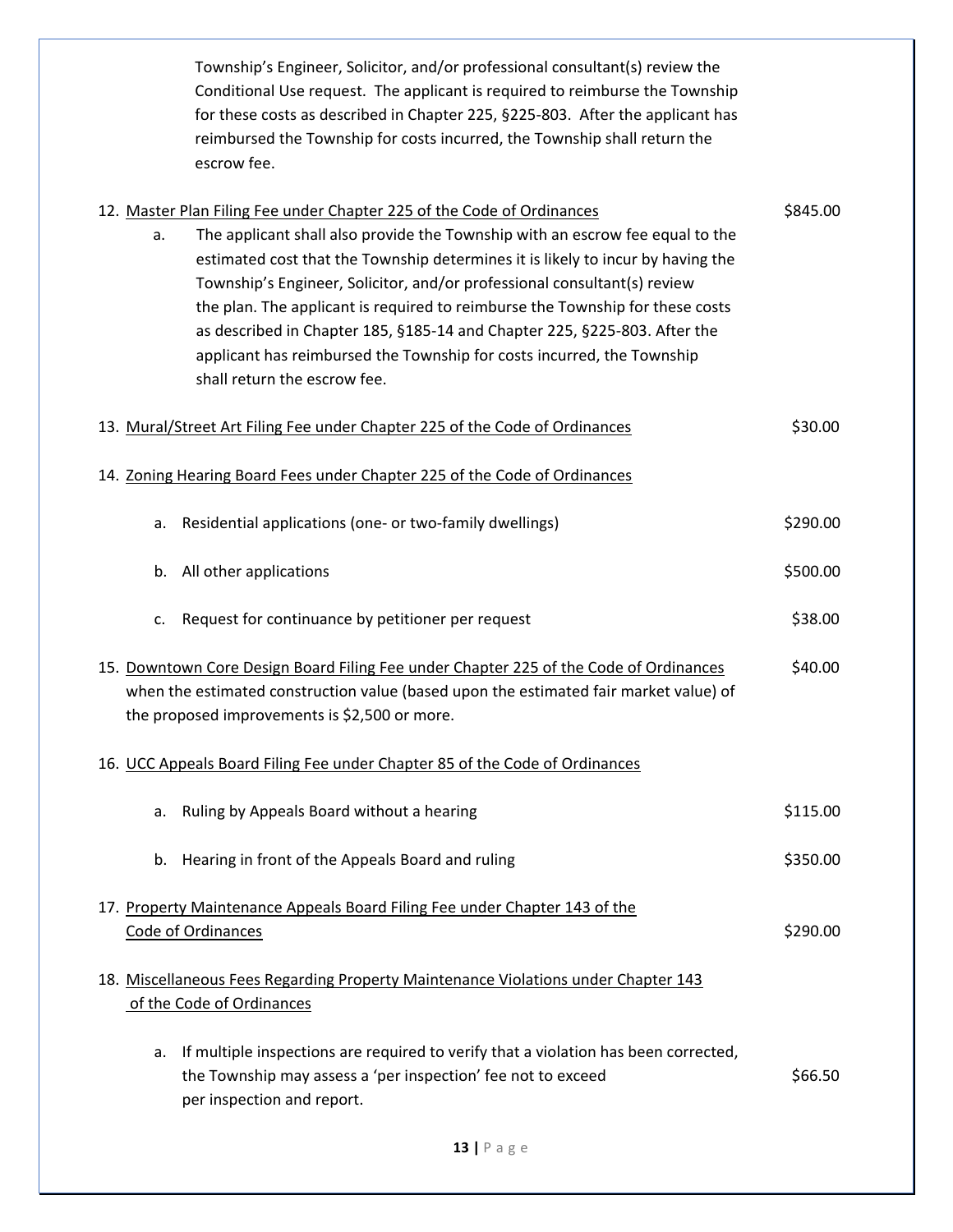|                | 19. Foreclosed Property and Vacant Property Registration Fees under Chapter 99 of the Code of Ordinances                                                                                                                                                    |                                                                    |
|----------------|-------------------------------------------------------------------------------------------------------------------------------------------------------------------------------------------------------------------------------------------------------------|--------------------------------------------------------------------|
| a.             | Semi-Annual fee for each foreclosed property registered                                                                                                                                                                                                     | \$200.00                                                           |
| b.             | Annual fee for each vacant property registered                                                                                                                                                                                                              | \$200.00                                                           |
| c.             | Administrative fee to recover the cost of administrative personnel<br>services when the Township is required to file a lien against the property                                                                                                            | \$500.00                                                           |
|                | 20. Fire Inspection Fees under Chapter 85 of the Code of Ordinances                                                                                                                                                                                         |                                                                    |
| a.             | Occupancy Type B (up to 1,000 square feet)                                                                                                                                                                                                                  | \$85.00                                                            |
| b.             | <b>Occupancy Type I-4</b>                                                                                                                                                                                                                                   | \$111.50                                                           |
| c.             | Occupancy Types A-3, A-4, B (more than 1,000 square feet), I-1, S-2                                                                                                                                                                                         | \$138.75                                                           |
| d.             | Occupancy Types A-2, E, F-1, F-2, H-1, H-4, I-2, I-3, M, R-1 (less than 100<br>units), R-2, R-3, R-4, S-1, U                                                                                                                                                | \$168.00                                                           |
| e.             | Occupancy Types A-1, A-5, H-2, H-3, H-5, R-1 (100-200 units)                                                                                                                                                                                                | \$225.00                                                           |
| f.             | Occupancy Type R-1 (more than 200 units)                                                                                                                                                                                                                    | \$278.00                                                           |
| g.             | All fees include 1 re-inspection. After the first re-inspection, a rate of<br>per hour will be charged (1-hour minimum).                                                                                                                                    | \$57.75                                                            |
| 21. Resources* |                                                                                                                                                                                                                                                             |                                                                    |
|                | Photocopies:<br>a.                                                                                                                                                                                                                                          |                                                                    |
|                | (i)<br>Letter $(8.5x11'')$ – color (plus tax)<br>B/W (plus tax)<br>(ii)<br>Legal $(8.5x14'')$ – color (plus tax)<br>B/W (plus tax)<br>Ledger $(11x17'')$ – color (plus tax)<br>(iii)<br>B/W (plus tax)<br>Large format $(24x36'') - B/W$ (plus tax)<br>(iv) | \$0.50<br>\$0.25<br>\$0.50<br>\$0.25<br>\$1.00<br>\$0.50<br>\$4.25 |
|                | Certified copies per document<br>b.                                                                                                                                                                                                                         | \$5.00                                                             |
|                | Scanned/faxed documents per page (plus tax)<br>c.<br>8.5x11", 8x14", 11x17"<br>24x36"                                                                                                                                                                       | \$0.25<br>\$1.00                                                   |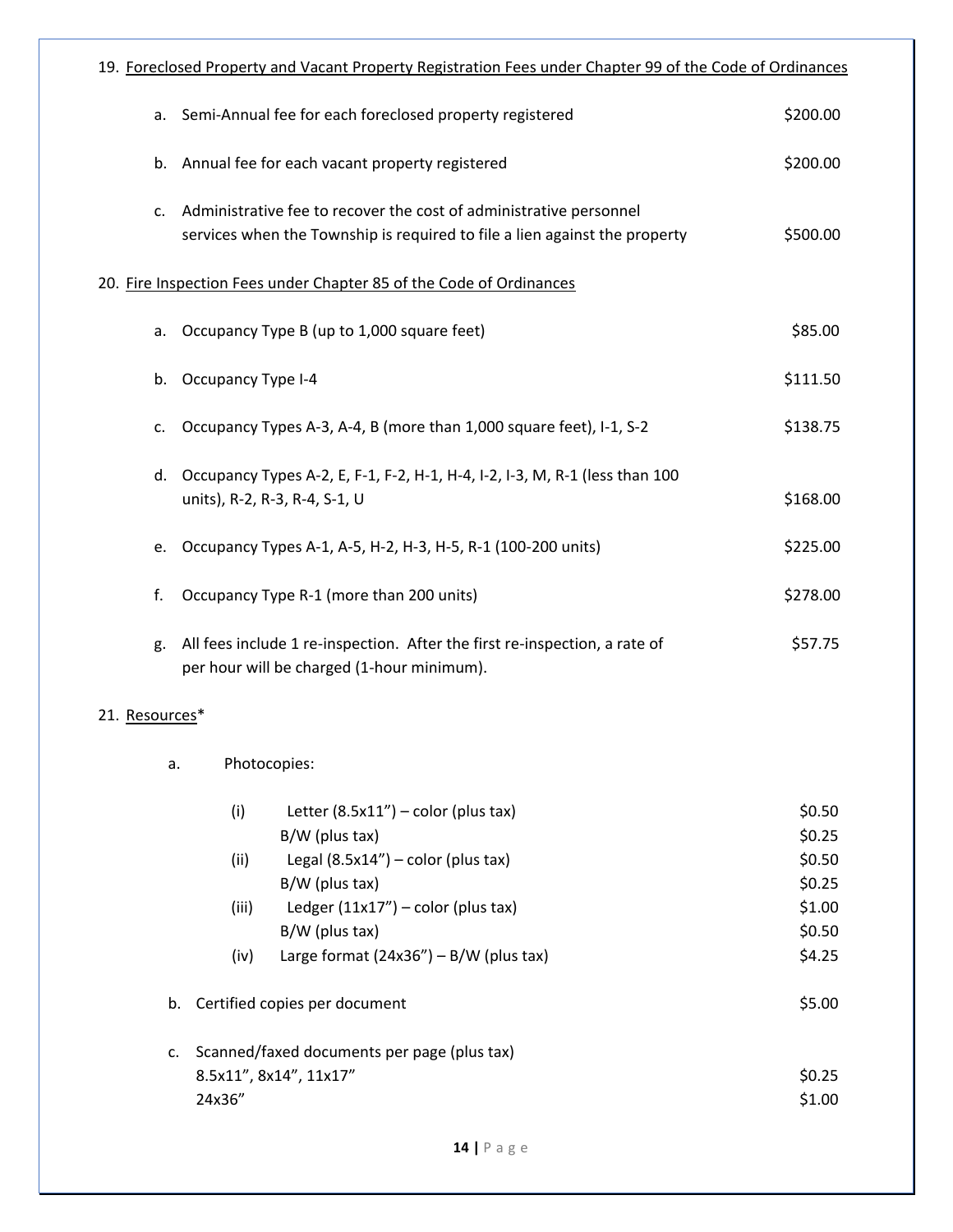| d.           | Blank CD/DVD (for the purpose of transferring scanned information)<br>(plus tax) | \$3.00  |
|--------------|----------------------------------------------------------------------------------|---------|
| e.           | Zoning Ordinance (including maps) (plus tax)                                     | \$70.00 |
| f.           | Subdivision and Land Development Ordinance (plus tax)                            | \$17.80 |
| g.           | Stormwater Management Ordinance (plus tax)                                       | \$13.50 |
| h.           | 1979 Topographic Map copies (100 scale) (plus tax)                               | \$10.00 |
| i.           | Comprehensive Plan (including appendices) (plus tax)                             | \$73.50 |
| $\mathbf{I}$ | Township Official Map/Ordinance (plus tax)                                       | \$3.00  |

\*Resources used to fulfill a Right-To-Know request must follow the current Office of Open Records RTKL fee schedule.

## 22. Engineering Fees (HRG)

| a. | Classification                            |          | <b>Hourly Billing Rates Ranges</b> |
|----|-------------------------------------------|----------|------------------------------------|
|    | Administration I                          | \$55.00  | \$70.00                            |
|    | <b>Administration II</b>                  | \$70.00  | \$85.00                            |
|    | <b>Environmental Scientist I</b>          | \$85.00  | \$110.00                           |
|    | <b>Environmental Scientist II</b>         | \$110.00 | \$135.00                           |
|    | Senior Environmental Scientist            | \$135.00 | \$145.00                           |
|    | Planner I                                 | \$85.00  | \$105.00                           |
|    | Planner II                                | \$105.00 | \$130.00                           |
|    | Senior Planner                            | \$130.00 | \$145.00                           |
|    | Landscape Architect I                     | \$85.00  | \$110.00                           |
|    | Landscape Architect II                    | \$110.00 | \$130.00                           |
|    | Senior Landscape Architect                | \$130.00 | \$145.00                           |
|    | Surveyor I                                | \$70.00  | \$95.00                            |
|    | Surveyor II                               | \$95.00  | \$125.00                           |
|    | Senior Surveyor                           | \$125.00 | \$145.00                           |
|    | <b>GIS Professional I</b>                 | \$85.00  | \$115.00                           |
|    | <b>GIS Professional II</b>                | \$115.00 | \$135.00                           |
|    | Senior GIS Professional                   | \$135.00 | \$155.00                           |
|    | Resident Project Representative I         | \$70.00  | \$105.00                           |
|    | Resident Project Representative II        | \$105.00 | \$125.00                           |
|    | Senior Resident Project Representative    | \$125.00 | \$145.00                           |
|    | Junior Technician                         | \$60.00  | \$70.00                            |
|    | Technician I                              | \$85.00  | \$110.00                           |
|    | <b>Technician II</b>                      | \$110.00 | \$135.00                           |
|    | Senior Technician                         | \$135.00 | \$150.00                           |
|    | <b>Financial Services Professional I</b>  | \$105.00 | \$130.00                           |
|    | <b>Financial Services Professional II</b> | \$130.00 | \$140.00                           |
|    |                                           |          |                                    |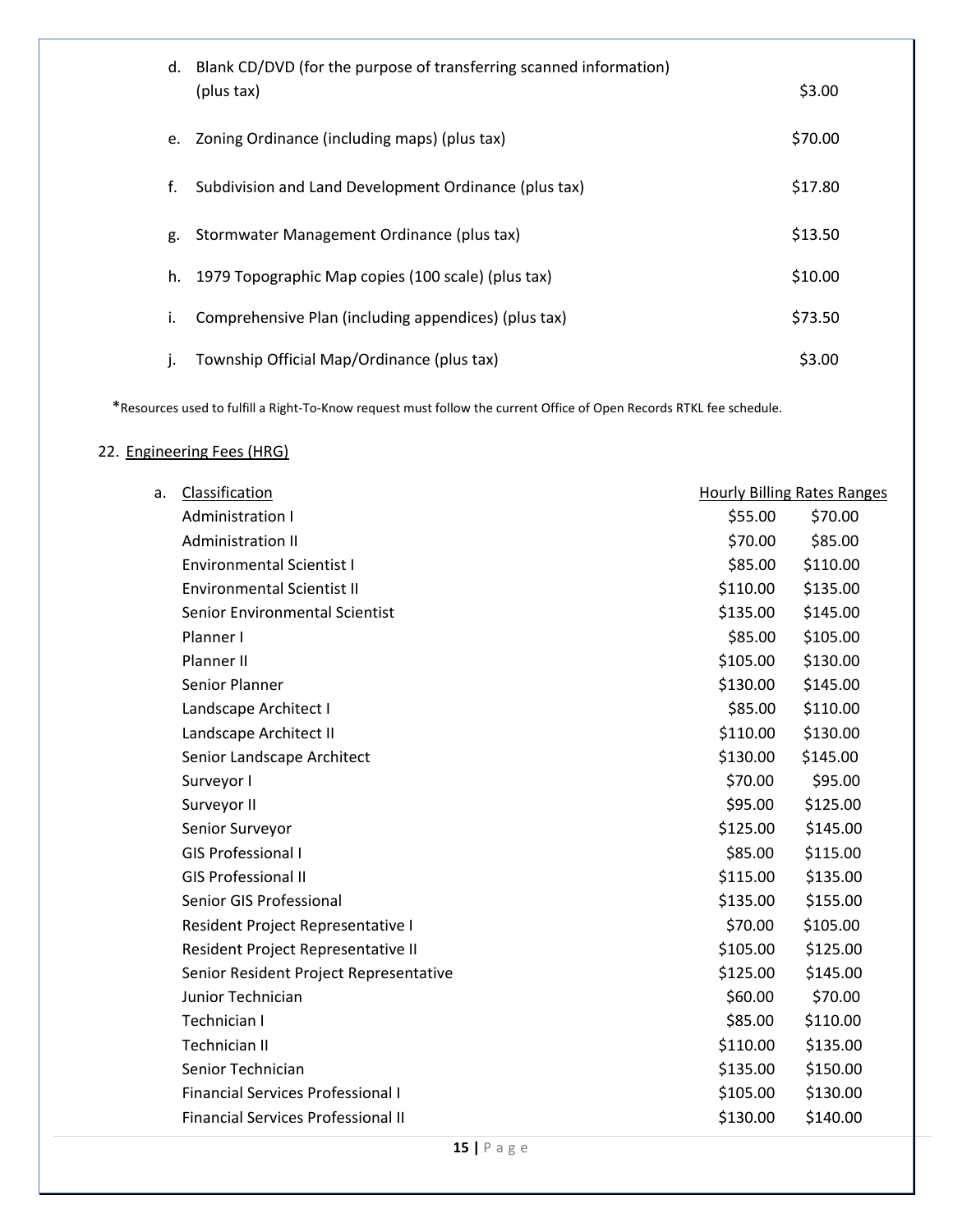| \$140.00 | \$155.00 |
|----------|----------|
| \$110.00 | \$130.00 |
| \$130.00 | \$150.00 |
| \$150.00 | \$160.00 |
| \$160.00 | \$175.00 |
| \$125.00 | \$150.00 |
| \$150.00 | \$165.00 |
| \$165.00 | \$175.00 |
| \$160.00 | \$190.00 |
| \$175.00 | \$190.00 |
|          |          |

All non-exempt employees have overtime rates of 1.5 times their normal billing rate.

| $16$   Page                            |                                |
|----------------------------------------|--------------------------------|
| <b>Traffic Counters</b>                | \$25.00/day                    |
| <b>Technology Equipment Charge</b>     | \$100.00/day                   |
| Sub-Surface Inspection Pole Camera     | \$75.00/day                    |
| Slam Bar/Bucket Auger                  | \$10.00/day                    |
| Rotary Hammer Drill Kit                | \$100.00/day, \$50.00/half day |
| Whale Pump                             | \$30.00/day                    |
| Peristaltic Pump                       | \$40.00/day                    |
| Pumps                                  |                                |
| Postage                                | As Weighed                     |
| Pocket Colorimeter                     | \$50.00/day                    |
| <b>Miscellaneous Charges</b>           | At Cost                        |
| Mileage                                | <b>IRS Allowable</b>           |
| Meals                                  | At Cost                        |
| Maps, Permits, Licenses                | At Cost                        |
| Lodging                                | At Cost                        |
| Water Level Indicator 200' - Heron     | \$30.00/day                    |
| Water Level Indicator - Solinst        | \$28.00/day, \$14.00/half day  |
| <b>Photoionization Detector</b>        | \$100.00/day, \$250.00/weekly  |
| Oil/Water Interface Probe              | \$60.00/day                    |
| Mini-Monsoon Sampling System           | \$60.00/day                    |
| Instrumentation/Meters                 |                                |
| Hydrographic System                    | \$100.00/day                   |
| <b>Concrete Monuments</b>              | \$30.00/each                   |
| Wide Format Printing/Copying           | $$.50/sq.$ ft.                 |
| Photocopies                            | \$.15/copy                     |
| Color Copies - $8\frac{1}{2}$ " x 11"  | \$.40/copy                     |
| Color Copies - $8\frac{1}{2}$ " x 14"  | \$.48/copy                     |
| Color Copies - 11" x 17"               | \$.60/copy                     |
| Copies and Prints                      |                                |
| <b>Bailers</b>                         | \$8.50/each                    |
| <b>All-Terrain Vehicle</b>             | \$100.00/day                   |
| Absorbent Sock - Small size/Large size | \$3.50/\$5.00/each             |
| b. Billable Expenses                   |                                |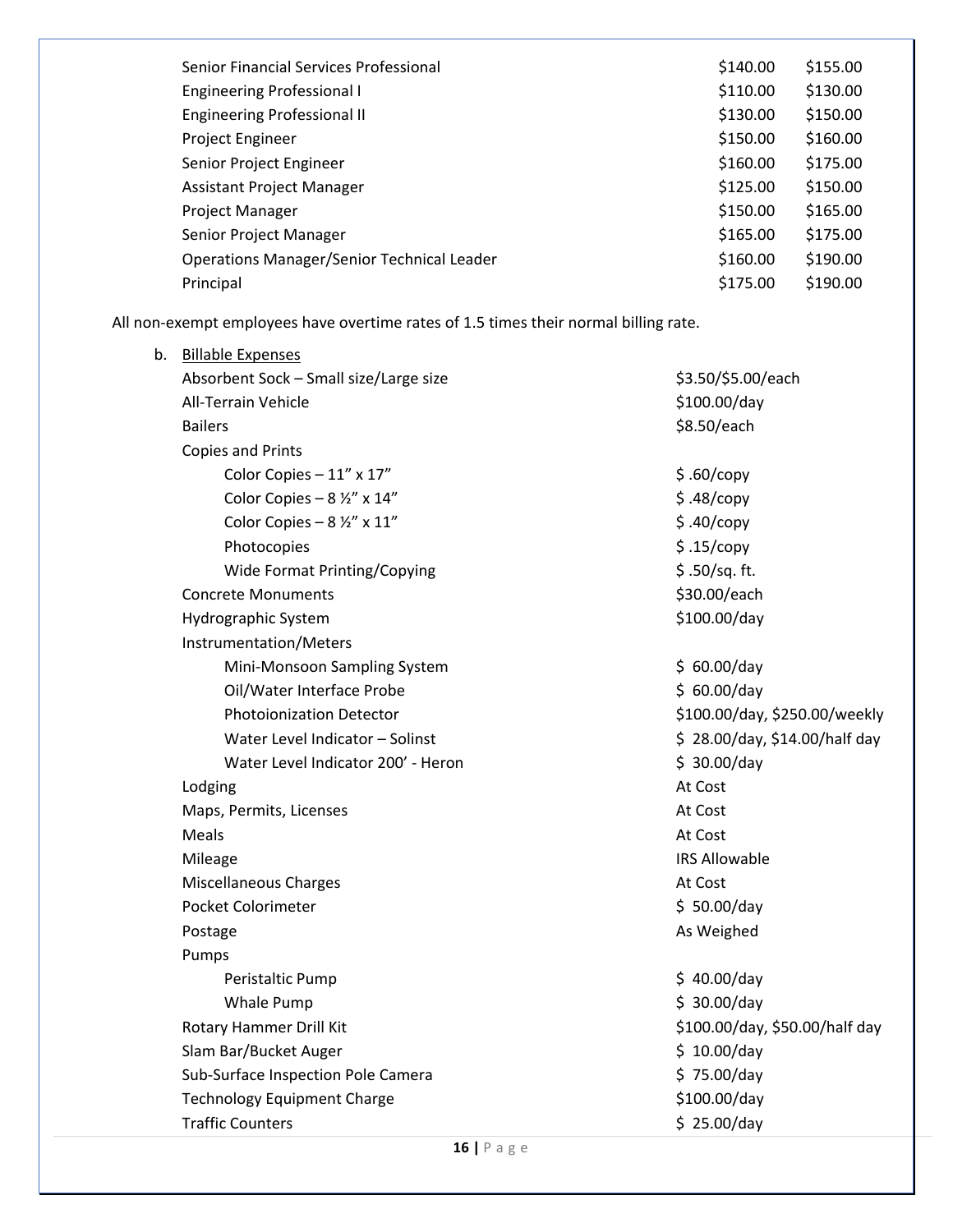|  | bin | u |
|--|-----|---|
|--|-----|---|

| 1/ <sub>4</sub> " Tubing     | \$.13/foot  |
|------------------------------|-------------|
| $\frac{1}{2}$ " Tubing       | \$.25/foot  |
| 3/16" x 3/8" Silicone Tubing | \$1.85/foot |

All expenses are subject to a 10% markup, including, but not limited to travel, printing, postage, survey supplies, etc.

| <b>Police Department</b>                              |            |
|-------------------------------------------------------|------------|
|                                                       |            |
| Standard Vehicle Crash (per report)                   | \$15.00    |
| Online service fee                                    | \$1.00     |
| <b>Fatal Vehicle Crash Supplemental Documents</b>     |            |
| (per supplemental reports)                            | \$20.00    |
| Bank Escort Services (per escort)                     | \$15.00    |
| Incident Reports – (per page, plus tax)               | \$.<br>.25 |
| Fingerprint Service (per fingerprint card)            | \$10.00    |
| Stray Animal Boarding Fee (per animal, per            |            |
| occurrence, plus direct cost if applicable)           | \$20.00    |
| Photographs (laser jet prints on standard copy paper) |            |
| 4x6 Photo – color (8.5x11" page used, plus tax)       | \$<br>.50  |
| $B/W$ (8.5x11" page used, plus tax)                   | \$<br>.25  |
| 5x7 Photo - color (8.5x11" page used, plus tax)       | \$<br>.50  |
| B/W (8.5x11" page used, plus tax)                     | \$<br>.25  |
| $8x10$ Photo – color (plus tax)                       | \$<br>.50  |
| $B/W$ (plus tax)                                      | \$<br>.25  |
| 20x30 Photo – color (plus tax)                        | \$6.00     |
| $B/W$ (plus tax)                                      | \$4.00     |
| Burn DVD or CD (per disc) (plus tax)                  | \$3.00     |
|                                                       |            |

### Public Works

## **Recycling**

| (Materials determined to be contaminated or unusable will be rejected) |           |
|------------------------------------------------------------------------|-----------|
| Aluminum Scrap (No cans or foil)                                       | NO CHARGE |
| Anti-Freeze (Do not mix with other fluids)                             | \$2.00    |
| Motor Oil (Do not mix with other fluids)                               | \$2.00    |
| Appliances (Stoves, washers, dryers, etc. per item)                    | \$15.00   |
| Appliances containing Freon (Refrigerators, A/C units, etc. per item)  | \$25.00   |
| Bulky Waste (per item minimum)                                         | \$10.00   |
| Construction materials & demolition debris cannot be accepted!         |           |
| Mattresses/Box Springs (per item)                                      | \$10.00   |
| Fluorescent Lamps (4' and 8' lamps) (per ft.)                          | \$1.00    |
| U Tube Fluorescent Lamps (per lamp)                                    | \$1.10    |
| Fluorescent Ballast (per lb.)                                          | \$.76     |
| High Intensity Discharge Lamps (HID) (each)                            | \$4.00    |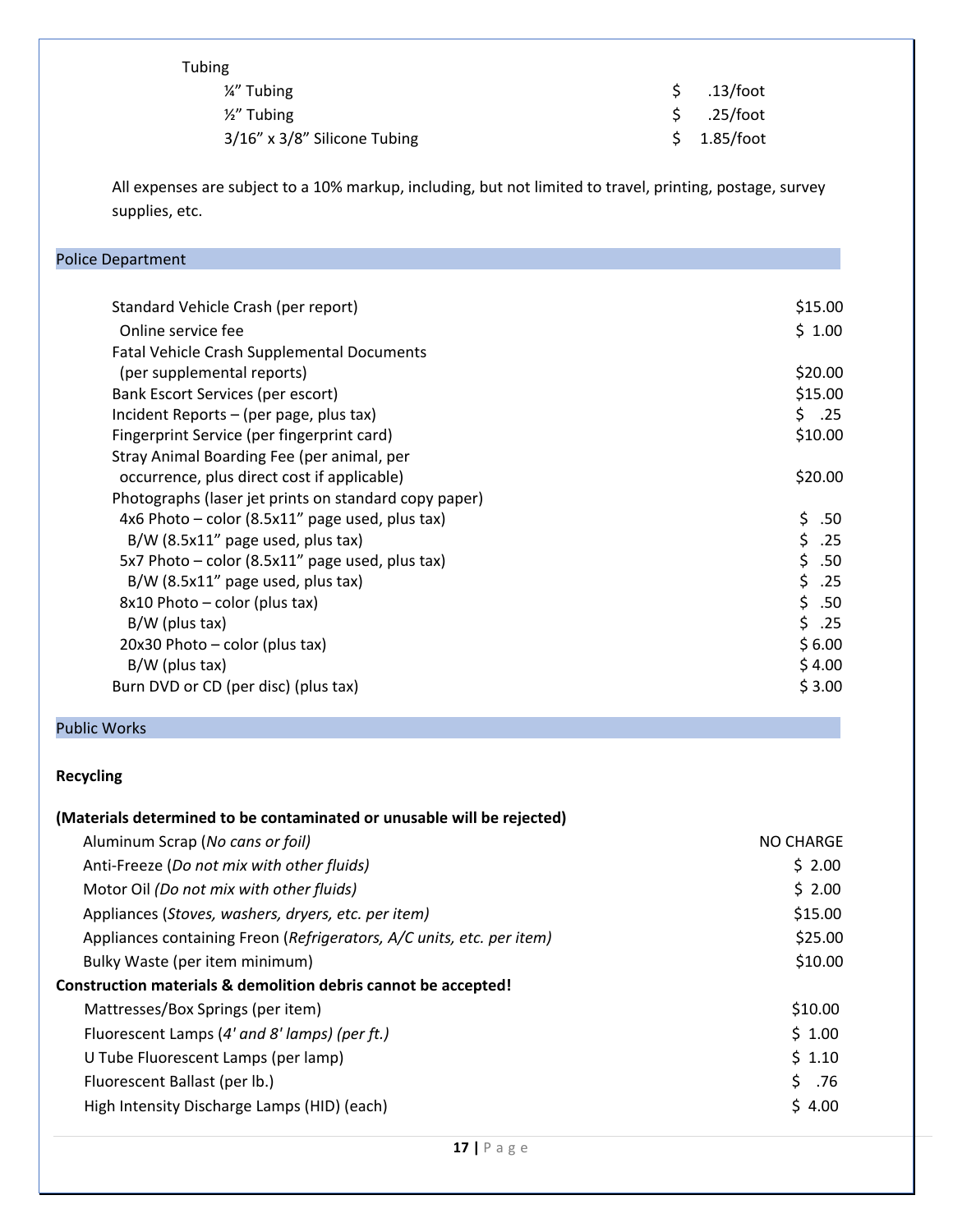| High Intensity Discharge Ballast (per lb.)                                                                              | \$2.50           |
|-------------------------------------------------------------------------------------------------------------------------|------------------|
| CFL Light bulbs (each)                                                                                                  | \$<br>.50        |
| Batteries (Alkaline not accepted)                                                                                       | NO CHARGE        |
| Car Batteries (Auto, truck, motorcycle)                                                                                 | <b>NO CHARGE</b> |
| Corrugated Cardboard (Clean, dry, & flat)                                                                               | <b>NO CHARGE</b> |
| Office paper & magazines                                                                                                | <b>NO CHARGE</b> |
| Metals (Ferrous & Non-Ferrous)                                                                                          | <b>NO CHARGE</b> |
| Styrofoam (peanuts & food trays) (clean)                                                                                | <b>NO CHARGE</b> |
| Polystyrene #6 (clean & reusable)                                                                                       | <b>NO CHARGE</b> |
| <b>Propane Tanks</b>                                                                                                    | <b>NO CHARGE</b> |
| Tires (Up to 20" Inner Diameter) (each)                                                                                 | \$3.00           |
| Tires on Rims (each)                                                                                                    | \$6.00           |
| Tires (Oversized/Off Road) (each)                                                                                       | \$10.00          |
| Tires (Heavy truck/Tractor) (each)                                                                                      | \$20.00          |
| Yard Waste (Residential Only)                                                                                           | <b>NO CHARGE</b> |
| Yard Waste (Contractors) (per pickup truck)                                                                             | \$15.00          |
| Solid Waste Trash Bag (per bag)                                                                                         | \$9.50           |
| Road Occupancy Permit (Fee schedule is in compliance with Title 67 Pennsylvania Code,<br>Section 441.4 (as of 12/31/09) |                  |
|                                                                                                                         |                  |
| 1) Application Fee                                                                                                      |                  |
| a) Utility                                                                                                              | \$50.00          |
| b) Driveways                                                                                                            |                  |
| (i) Minimum Use (e.g. single-family dwelling, apartments with 5 or fewer units)                                         | \$15.00          |
| (ii) Low Volume (e.g. office buildings, car washes)                                                                     | \$30.00          |
| (iii) Medium Volume (e.g. motels, fast food restaurants, service stations, small shopping plazas)                       | \$40.00          |
| (iv) High Volume (e.g. large shopping centers, multi-building apartments, office complexes)                             | \$50.00          |
| c) Other (e.g. bank removal, sidewalk and curb)                                                                         | \$20.00          |
| 2) Supplement Fee (each six month time extension) (each submitted change)                                               | \$10.00          |
| 3) Emergency Permit Card (each card)                                                                                    | \$5.00           |
| 4) Exemption                                                                                                            |                  |
| Permit issuance fees and general permit inspection fees are not payable by any of the following:                        |                  |
| 1) The Commonwealth                                                                                                     |                  |
| 2) Political subdivisions of the Commonwealth, except when placing a facility                                           |                  |
| longitudinally within more than 100 total linear feet of pavement. In that case,                                        |                  |
| the application and inspection fees for pavement opening will be charged.                                               |                  |
| 3) Governmental authorities organized under the laws of the Commonwealth.                                               |                  |
| 4) The federal government.                                                                                              |                  |
| 5) Charitable organizations that are in compliance with the Institutions of Purely                                      |                  |
| Public Charity Act of 1997 (10 PS 371) (churches, hospitals, schools, charitable                                        |                  |
| institutions, veterans' organizations, non-profit organizations)                                                        |                  |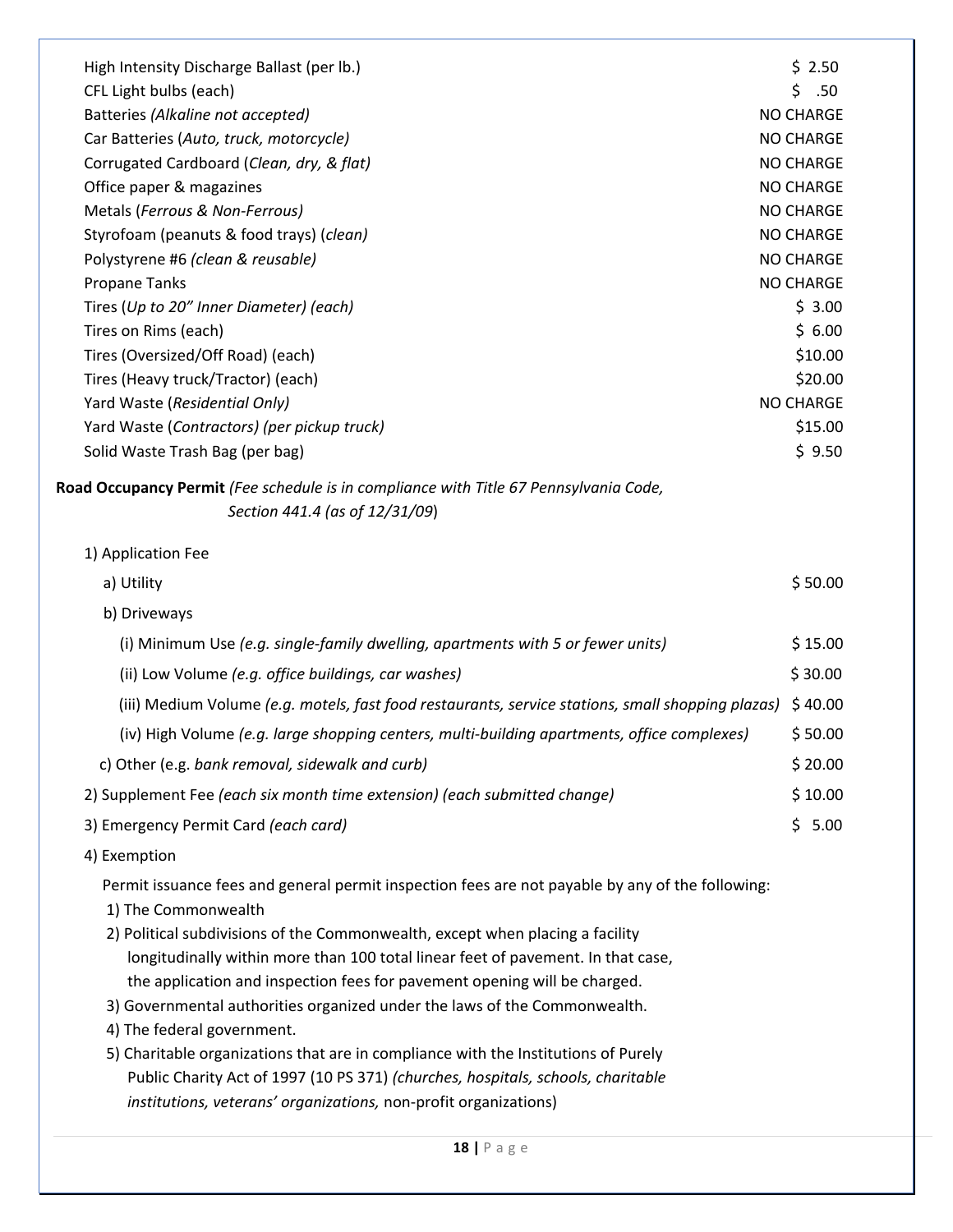| 6) Utility facility owners for:                                                                  |         |
|--------------------------------------------------------------------------------------------------|---------|
| a) The installation of streetlights at the request of PennDOT or the Township.                   |         |
| b) The replacement or renewal of their facilities prior of a township resurfacing                |         |
| project, after notice from the Township.                                                         |         |
| c) Facilities moved at the request of PennDOT or the Township.                                   |         |
| d) The reconstruction or maintenance of their facilities that occupy the right-of-way            |         |
| under private status.                                                                            |         |
| 5) Driveways                                                                                     |         |
| a) Each minimum use driveway                                                                     | \$10.00 |
| b) Each low-volume driveway                                                                      | \$20.00 |
| c) Each medium-volume driveway                                                                   | \$35.00 |
| d) Each high-volume driveway                                                                     | \$50.00 |
| 6) Surface Openings (These fees are calculated on the total linear feet of the opening being     |         |
| permitted within the different areas of the right-of-way)                                        |         |
| a) Total linear feet of opening (each 100-foot increment or fraction thereof)                    |         |
| (i) Opening in pavement                                                                          | \$40.00 |
| (ii) Opening in shoulder                                                                         | \$20.00 |
| (iii) Opening outside pavement and shoulder                                                      | \$10.00 |
| b) If a longitudinal opening simultaneously occupies two or more highway areas identified        |         |
| in subparagraph (a), only the higher fee will be charged. Linear distances shall be              |         |
| measured to the nearest foot.                                                                    |         |
| 7) Surface Openings of less than 36 square feet (e.g. service connections performed              |         |
| independently of underground facility installation, pipe line repairs) (each opening)            |         |
| (i) Opening in pavement                                                                          | \$30.00 |
| (ii) Opening in shoulder                                                                         | \$15.00 |
| (iii) Opening outside pavement and shoulder                                                      | \$10.00 |
| If an opening simultaneously occupies two or more highway access areas identified                |         |
| in subparagraphs $(i)$ – (iii), only the higher fee will be charged.                             |         |
| 8) Above-Ground Facilities (e.g. poles, guys and/or anchors if installed independently of poles) |         |
| a) Up to 10 physically connected above-ground facilities (each continuous group)                 | \$20.00 |
| b) Additional above-ground physically connected facilities (each pole with appurtenances)        | \$2.00  |
| 9) Crossings (e.g. "overhead" triples, conveyors or pedestrian walkways and "undergrade"         |         |
| subways or mines)                                                                                | \$80.00 |
| 10) Seismograph-Vibroseis Method (e.g. prospecting for oil, gas)                                 |         |
| a) First mile                                                                                    | \$50.00 |
| b) Each additional mile or fraction thereof                                                      | \$5.00  |
| 11) Non-Emergency Test Holes in Pavement of Shoulder (each hole)                                 | \$5.00  |
| 12) Other (e.g. bank removal, sidewalk and curb)                                                 | \$20.00 |
|                                                                                                  |         |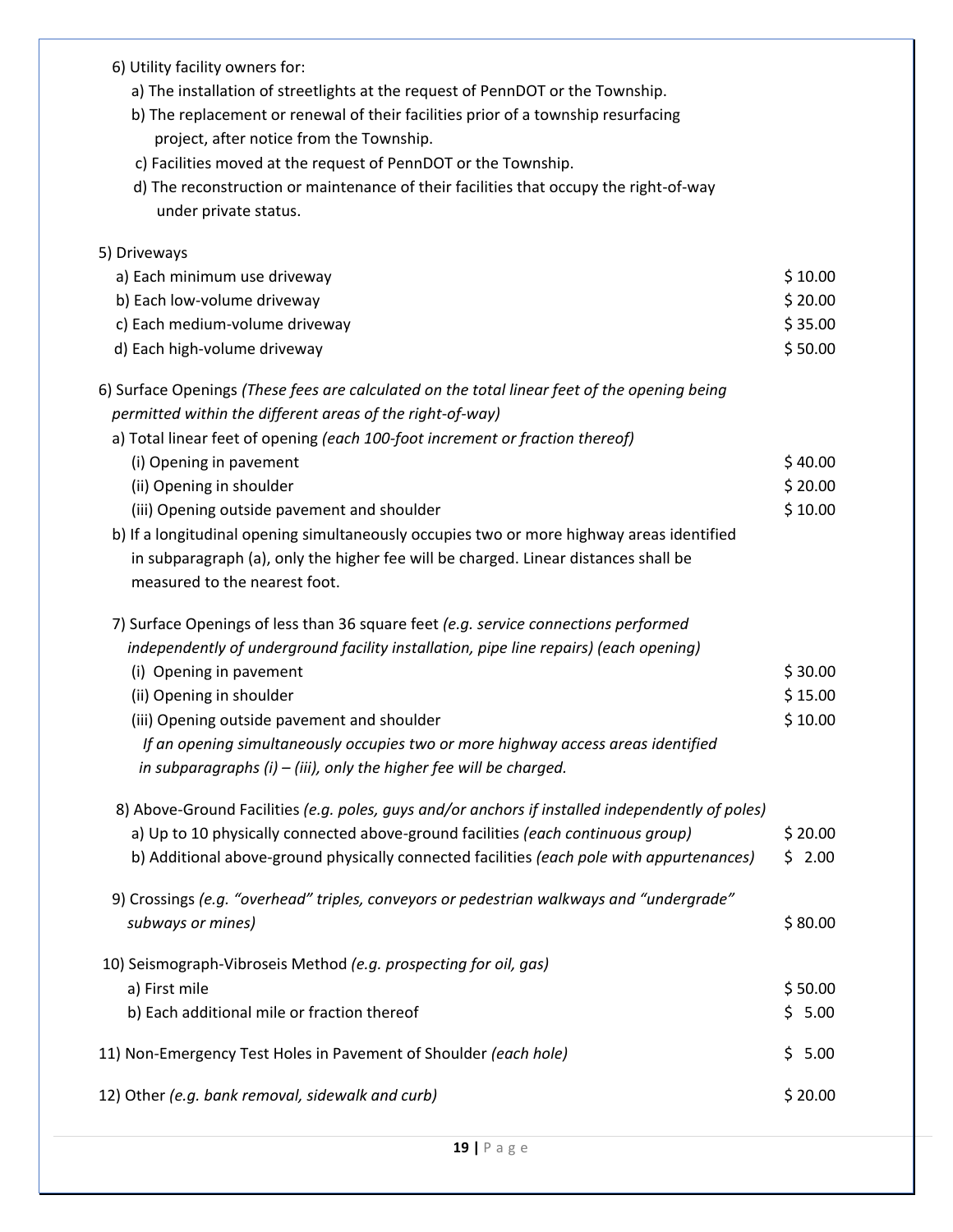| ADDITIONAL INSPECTION FEES. If the Township determines that the permitted work is of sufficient magnitude        |            |              |
|------------------------------------------------------------------------------------------------------------------|------------|--------------|
| or importance to warrant assignment of one or more persons to inspect the permitted work on a more than spot     |            |              |
| inspection basis, the permit will so indicate, and the permittee will be charged for additional salary, overhead |            |              |
| and expenses incurred by each assigned inspector and the Township.                                               |            |              |
| Small Wireless Facility Right-of-Way Access (per facility)                                                       |            | \$270.00     |
| <b>Parks and Recreation</b>                                                                                      |            |              |
|                                                                                                                  |            |              |
| <b>Park Fee Schedules</b>                                                                                        |            |              |
| <b>Picnic Shelters (Shank Park and Gelder Park)</b>                                                              |            |              |
| (Picnic Shelters ONLY, resident rate requires 60% residency.)                                                    | Resident   | Non-Resident |
| 11:00 a.m. $-3:00$ p.m.                                                                                          | \$60.00    | \$85.00      |
| 4:00 p.m. $-$ Dusk                                                                                               | \$60.00    | \$85.00      |
| 11:00 a.m. - Dusk                                                                                                | \$80.00    | \$120.00     |
| \$25.00 Non-refundable deposit is due at the time of request for shelter rentals.                                |            |              |
| <b>Athletic Fields</b>                                                                                           |            |              |
| Resident (per hour)                                                                                              | No Charge  |              |
| Non-Resident (per hour)                                                                                          |            | \$40.00      |
| Resident & Non-Profit Event Fee (per hour)                                                                       | \$40.00    |              |
| Non-Resident Event (per hour)                                                                                    |            | \$60.00      |
| Special events such as clinics, tournaments, and non-league play are subject to additional fees.                 |            |              |
|                                                                                                                  |            |              |
| <b>Hershey Community Center Rental Fee Schedule</b>                                                              |            |              |
| (Prices are per hour unless otherwise noted)                                                                     | Resident   | Non-Resident |
| Pool Lane Fee (per lane/hr.)                                                                                     | \$15.00    | \$18.00      |
| Kitchen                                                                                                          | \$35.00    | \$45.00      |
| Classroom/Flexroom                                                                                               | \$45.00    | \$55.00      |
| Party Room                                                                                                       | \$45.00    | \$55.00      |
| <b>Small Group Fitness Room</b>                                                                                  | \$45.00    | \$55.00      |
| Lounge/Game Room                                                                                                 | \$50.00    | \$65.00      |
| Gymnasium (per court/hr.)                                                                                        | \$50.00    | \$65.00      |
| Large Group Fitness Room                                                                                         | \$75.00    | \$95.00      |
| Multi-Purpose Event Room (per section/hr.)                                                                       | \$75.00    | \$95.00      |
| Gym Party Package (20 guest maximum)                                                                             | \$140.00   | \$175.00     |
| Swim Party Package (20 guest maximum)                                                                            | \$220.00   | \$275.00     |
| Swim & Gym Party Package (20 guest maximum)                                                                      | \$270.00   | \$340.00     |
| Multi-Purpose Event Room (entire room/4 hours)                                                                   | \$800.00   | \$1,000.00   |
| <b>Entire Community Center (After Hours)</b>                                                                     | \$1,200.00 | \$1,500.00   |
|                                                                                                                  |            |              |
| Hershey Community Center Membership/Daily Fee Schedule                                                           |            |              |
|                                                                                                                  | Resident   | Non-Resident |
| Adult Daily (ages 12+)                                                                                           | \$10.00    | \$12.50      |
| Adult 10-Admission                                                                                               | \$90.00    | \$113.00     |
| Adult 1-Month                                                                                                    | \$62.00    | \$78.00      |
| Adult 3-Month                                                                                                    | \$172.00   | \$215.00     |
|                                                                                                                  |            |              |
| $20$   P a g e                                                                                                   |            |              |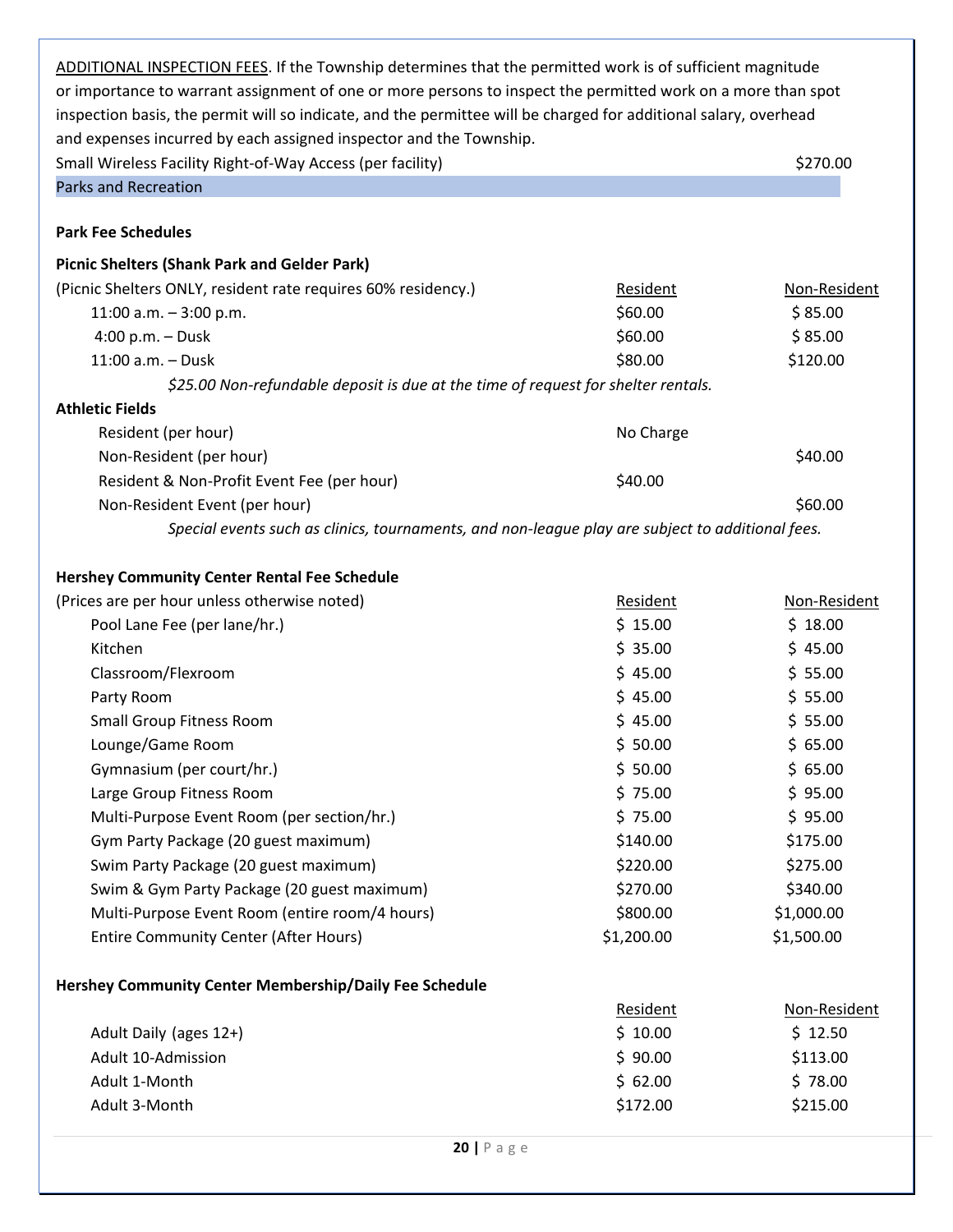| <b>Adult Annual</b>     | \$550.00   | \$688.00   |
|-------------------------|------------|------------|
| Adult Monthly (EFT)     | \$49.00    | \$60.00    |
|                         |            |            |
| Youth Daily (ages 2-11) | \$<br>8.00 | \$10.00    |
| Youth 10-Admission      | \$72.00    | \$90.00    |
| Youth 1-Month           | \$45.00    | \$56.00    |
| Youth 3-Month           | \$125.00   | \$156.00   |
| <b>Youth Annual</b>     | \$400.00   | \$500.00   |
| Youth Monthly (EFT)     | \$37.00    | \$45.00    |
|                         |            |            |
| Senior Daily (ages 65+) | \$<br>8.00 | \$10.00    |
| Senior 10-Admission     | \$72.00    | \$90.00    |
| Senior 1-Month          | \$45.00    | \$56.00    |
| Senior 3-Month          | \$125.00   | \$156.00   |
| Senior Annual           | \$400.00   | \$500.00   |
| Senior Monthly (EFT)    | \$37.00    | \$45.00    |
|                         |            |            |
| Family 1-Month          | \$101.00   | \$126.00   |
| Family 3-Month          | \$281.00   | \$351.00   |
| <b>Family Annual</b>    | \$900.00   | \$1,125.00 |
| Family Monthly (EFT)    | \$78.00    | \$97.00    |
|                         |            |            |

# Library

**Loan Material** (traditional and non-traditional loan material that patrons have access to)

|                                                        | Late Per Day Fee | Replacement cost |
|--------------------------------------------------------|------------------|------------------|
| <b>Books</b>                                           | \$0.25           | cost of item     |
| CD's                                                   | \$0.25           | cost of item     |
| DVD & BlueRay                                          | \$1.50           | cost of item     |
| Inter Library Loan (determined by the lending library) | \$1.00           |                  |
| Hot Spots (cost of item)                               | \$1.50           | \$100.00         |
| <b>Hershey Garden Passes</b>                           | \$1.50           | \$10.00          |
| Hershey Story Museum Passes                            | \$1.50           | \$10.00          |
| C-Pen Text to Speech                                   | \$1.50           | \$255.00         |
| Memory Card Reader                                     |                  | cost of item     |

**Items for Purchase** (these items are available for purchase at the Circulation Desk)

| Radon Test Kit                                     | \$8.00    |
|----------------------------------------------------|-----------|
| Solid Waste Trash Bag (per bag)                    | \$9.50    |
| <b>Headphones</b>                                  | \$1.00    |
| Kill A Watt Electricity                            | no charge |
| Photocopy B/W (8.5x11", per page)                  | .25       |
| Coffee/Tea/hot chocolate                           | \$1.00    |
| Meeting Room Rental (per hour up to 4-hour blocks) | \$20.00   |
| 21   $P$ a g e                                     |           |